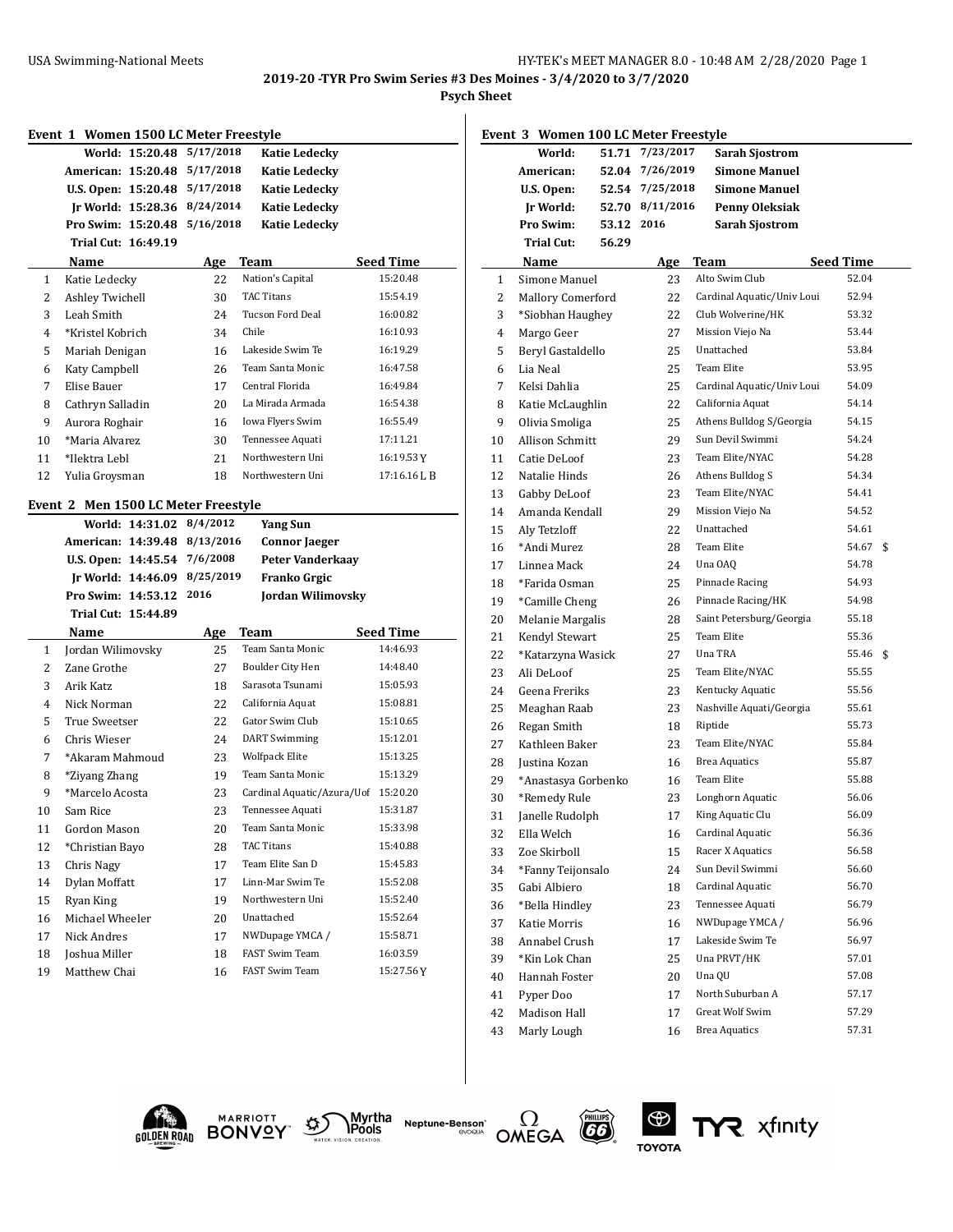## **2019-20 -TYR Pro Swim Series #3 Des Moines - 3/4/2020 to 3/7/2020 Psych Sheet**

## **Event 3 ...(Women 100 LC Meter Freestyle)**

|    | Name                   | Age | Team                    | <b>Seed Time</b> |
|----|------------------------|-----|-------------------------|------------------|
| 44 | *Athena Meneses Kovacs | 15  | <b>Desert Dragons</b>   | 57.46            |
| 45 | *Ana Herceg            | 16  | Nitro Swimming          | 57.52            |
| 46 | Jasmine Rumley         | 18  | <b>Greater Des Moin</b> | 49.03Y           |
| 47 | Nicole Aarts           | 21  | Northwestern Uni        | 57.84LB          |
| 48 | Emily Lenihan          | 17  | Lakeside Swim Te        | 57.87 L B        |
| 49 | Emma Lepisova          | 19  | Northwestern Uni        | 57.93 J.B        |
| 50 | Abigail Kapeller       | 16  | Riptide                 | 49.94 Y B        |
| 51 | Krista Wheeler         |     | Cardinal Aquatic        | 50.54YR          |

#### **Event 4 Men 100 LC Meter Freestyle**

|                | World:               | 46.91 | 7/30/2009 | <b>Cesar Cielo Filho</b> |                  |
|----------------|----------------------|-------|-----------|--------------------------|------------------|
|                | American:            | 46.96 | 7/25/2019 | <b>Caeleh Dressel</b>    |                  |
|                | U.S. Open:           | 47.39 | 7/31/2019 | <b>Ryan Held</b>         |                  |
|                | Ir World:            | 47.58 | 8/10/2016 | <b>Kyle Chalmers</b>     |                  |
|                | Pro Swim:            | 48.00 | 2016      | Nathan Adrian            |                  |
|                | Trial Cut:           | 50.49 |           |                          |                  |
|                | Name                 |       | Age       | Team                     | <b>Seed Time</b> |
| $\mathbf{1}$   | Caeleb Dressel       |       | 23        | Gator Swim Club          | 46.96            |
| $\overline{2}$ | Ryan Held            |       | 24        | New York Athleti         | 47.39            |
| 3              | Zach Apple           |       | 22        | Mission Viejo Na         | 47.69            |
| 4              | <b>Blake Pieroni</b> |       | 24        | Sandpipers Of Ne         | 47.87            |
| 5              | Tate Jackson         |       | 23        | Longhorn Aquatic         | 47.88            |
| 6              | Dean Farris          |       | 22        | Harvard Swimming/TXLA    | 48.07            |
| 7              | Nathan Adrian        |       | 31        | California Aquat         | 48.17            |
| 8              | <b>Townley Haas</b>  |       | 23        | NOVA of Virginia         | 48.30            |
| 9              | Robert Howard        |       | 23        | Mission Viejo Na         | 48.37            |
| 10             | Michael Chadwick     |       | 24        | Team Elite               | 48.44            |
| 11             | Jack Conger          |       | 25        | Cavalier Aquatic         | 48.47            |
| 12             | *Dylan Carter        |       | 24        | <b>Team Elite</b>        | 48.52            |
| 13             | *Marius Kusch        |       | 26        | <b>Team Elite</b>        | 48.70            |
| 14             | Andrew Seliskar      |       | 23        | California Aquat         | 48.80            |
| 15             | <b>Bowe Becker</b>   |       | 22        | Unattached               | 48.85            |
| 16             | Ryan Murphy          |       | 24        | California Aquat         | 48.98            |
| 17             | Mikel Schreuders     |       | 21        | Unattached               | 49.08            |
| 18             | *Ali Khalafalla      |       | 23        | Mission Viejo Na         | 49.10            |
| 19             | *Andreas Vazaios     |       | 25        | <b>Wolfpack Elite</b>    | 49.13            |
| 20             | *Artyom Machekin     |       | 29        | <b>Team Elite</b>        | 49.36            |
| 21             | Jeff Newkirk         |       | 23        | Longhorn Aquatic         | 49.46            |
| 22             | Michael Andrew       |       | 20        | Race Pace Club           | 49.46            |
| 23             | *Brent Hayden        |       | 36        | <b>HPC</b> Vancouver     | 49.51            |
| 24             | John Shebat          |       | 23        | New York Athleti         | 49.59            |
| 25             | Kyle Decoursey       |       | 23        | Tennessee Aquati         | 49.61            |
| 26             | Jacob Peblev         |       | 26        | <b>Team Elite</b>        | 49.70            |
| 27             | <b>Grant House</b>   |       | 21        | Sun Devil Swimmi         | 49.84            |
| 28             | *Yusuke Legard       |       | 23        | Una PRVT                 | 49.85            |
| 29             | Zane Grothe          |       | 27        | Boulder City Hen         | 49.85            |
| 30             | *Ryan Coetzee        |       | 24        | Tennessee Aquati         | 49.88            |
| 31             | *Ian Ho              |       | 22        | Una PRVT                 | 50.19            |
| 32             | Nathan Lile          |       | 25        | Gamecock Aquatic         | 50.23            |
| 33             | *Aaron Greenberg     |       | 25        | <b>Team Elite</b>        | 50.27            |
|                |                      |       |           |                          |                  |

| 34 | Tom Shields                                       |         | 28                | California Aquat           | 50.38       |  |  |
|----|---------------------------------------------------|---------|-------------------|----------------------------|-------------|--|--|
| 35 | *Mark Nikolaev                                    |         | 22                | Grand Canyon Aqu           | 50.41       |  |  |
| 36 | Giles Smith                                       |         | 28                | Sun Devil Swimmi           | 50.47       |  |  |
| 37 | <b>Brett Pinfold</b>                              |         | 24                | Aggie Swim Club            | 50.53       |  |  |
| 38 | Joey Reilman                                      |         | 22                | Tennessee Aquati           | 50.55       |  |  |
| 39 | Ryan Lochte                                       |         | 35                | Gator Swim Club            | 50.56       |  |  |
| 40 | Abrahm DeVine                                     |         | 23                | <b>Team Elite</b>          | 50.63       |  |  |
| 41 | *Bradley Tandy                                    |         | 28                | Sun Devil Swimmi           | 50.71       |  |  |
| 42 | *Grigory Tarasevich                               |         | 24                | Cardinal Aquatic/Univ Loui | 50.72       |  |  |
| 43 | Liam Gately                                       |         | 21                | Northwestern Uni           | 50.75       |  |  |
| 44 | *Matias Koski                                     |         | 25                | Athens Bulldog S/Georgia   | 50.79       |  |  |
| 45 | Robert Cecil                                      |         | 20                | Northwestern Uni           | 50.79       |  |  |
| 46 | *Luis Martinez                                    |         | 24                | Guatemala                  | 50.79       |  |  |
| 47 | <b>Ben Forbes</b>                                 |         | 18                | Northwestern Uni           | 50.80       |  |  |
| 48 | *Enzo Martinez Scarpe                             |         | 25                | Gator Swim Club            | 50.99       |  |  |
| 49 | Mitch D'Arrigo                                    |         | 24                | Gator Swim Club            | 51.01       |  |  |
| 50 | *Lorenzo Loria Elias                              |         | 24                | Desert Dragons             | 51.01       |  |  |
| 51 | Ben Mayes                                         |         | 25                | <b>TAC Titans</b>          | 51.19<br>#  |  |  |
| 52 | Jack Saunderson                                   |         | 22                | <b>Towson Universit</b>    | 51.23       |  |  |
| 53 | *Vince Regent                                     |         | 27                | Una QU                     | 51.31       |  |  |
| 54 | Andrew Zhang                                      |         | 19                | Northwestern Uni           | 51.33       |  |  |
| 55 | Peter Lewczyk                                     |         | 21                | Northwestern Uni           | 51.47       |  |  |
| 56 | *Brian Palaschuk                                  |         | 22                | Regina Optimist            | 51.54       |  |  |
| 57 | *Paul Le                                          |         | 27                | <b>Wolfpack Elite</b>      | 51.60<br>\$ |  |  |
| 58 | Luke Barr                                         |         | 16                | Sarpy County Swi           | 51.68       |  |  |
| 59 | William Cole                                      |         | 18                | Lakeside Swim Te           | 51.71<br>\$ |  |  |
| 60 | *Eddie Wang                                       |         | 18                | Gator Swim Club            | 51.78       |  |  |
| 61 | Thacher Scannell                                  |         | 19                | YMCA Of Greenwic           | 51.88       |  |  |
| 62 | Trent Frandson                                    |         | 17                | Central Iowa Aqu           | 43.93 Y     |  |  |
| 63 | Keegan Bundy                                      |         | 21                | Northwestern Uni           | 52.10LB     |  |  |
| 64 | *Julien Govetche                                  |         | 27                | Cardinal Aquatic           | 52.18LB     |  |  |
| 65 | Charlie Bunn                                      |         | 18                | Lane Four Aquati           | 52.36LB     |  |  |
| 66 | John Hayes                                        |         | 16                | Cardinal Aquatic           | 52.41 L B   |  |  |
| 67 | *Luis Campos Alpizar                              |         | 25                | ANV                        | 52.50 L B   |  |  |
| 68 | Nick Zito                                         |         | 25                | <b>FMC</b> Aquatic         | 44.93YB     |  |  |
| 69 | Marcus Hodgson                                    |         | 18                | YMCA Of Greenwic           | 45.03 Y B   |  |  |
|    | Event 5<br><b>Women 100 LC Meter Breaststroke</b> |         |                   |                            |             |  |  |
|    | World:                                            |         | 1:04.13 7/25/2017 | <b>Lilly King</b>          |             |  |  |
|    | American:                                         | 1:04.13 | 7/25/2017         | <b>Lilly King</b>          |             |  |  |
|    | U.S. Open:                                        | 1:04.45 | 8/7/2009          | Jessica Hardy              |             |  |  |
|    |                                                   |         |                   |                            |             |  |  |

|   | U.S. Open:          |         | 1:04.45 8/7/2009 | <b>Jessica Hardy</b>     |                  |
|---|---------------------|---------|------------------|--------------------------|------------------|
|   | Ir World:           | 1:05.39 | 8/20/2014        | Ruta Meilutyte           |                  |
|   | Pro Swim:           | 1:05.57 | 2011             | Rebecca Soni             |                  |
|   | Trial Cut:          | 1:10.99 |                  |                          |                  |
|   | Name                |         | Age              | <b>Team</b>              | <b>Seed Time</b> |
| 1 | Lilly King          |         | 23               | Indiana Swim Clu         | 1:04.93          |
| 2 | <b>Molly Hannis</b> |         | 27               | Tennessee Aquati         | 1:05.78          |
| 3 | Annie Lazor         |         | 25               | Mission Viejo Na         | 1:06.03          |
| 4 | Bethany Galat       |         | 24               | Aggie Swim Club          | 1:06.41          |
| 5 | *Kierra Smith       |         | 26               | Scarborough              | 1:06.54          |
| 6 | Breeja Larson       |         | 27               | New York Athleti         | 1:06.78          |
| 7 | Melanie Margalis    |         | 28               | Saint Petersburg/Georgia | 1:07.20          |





Myrtha<br>**\Pools Neptune-Benson**\*





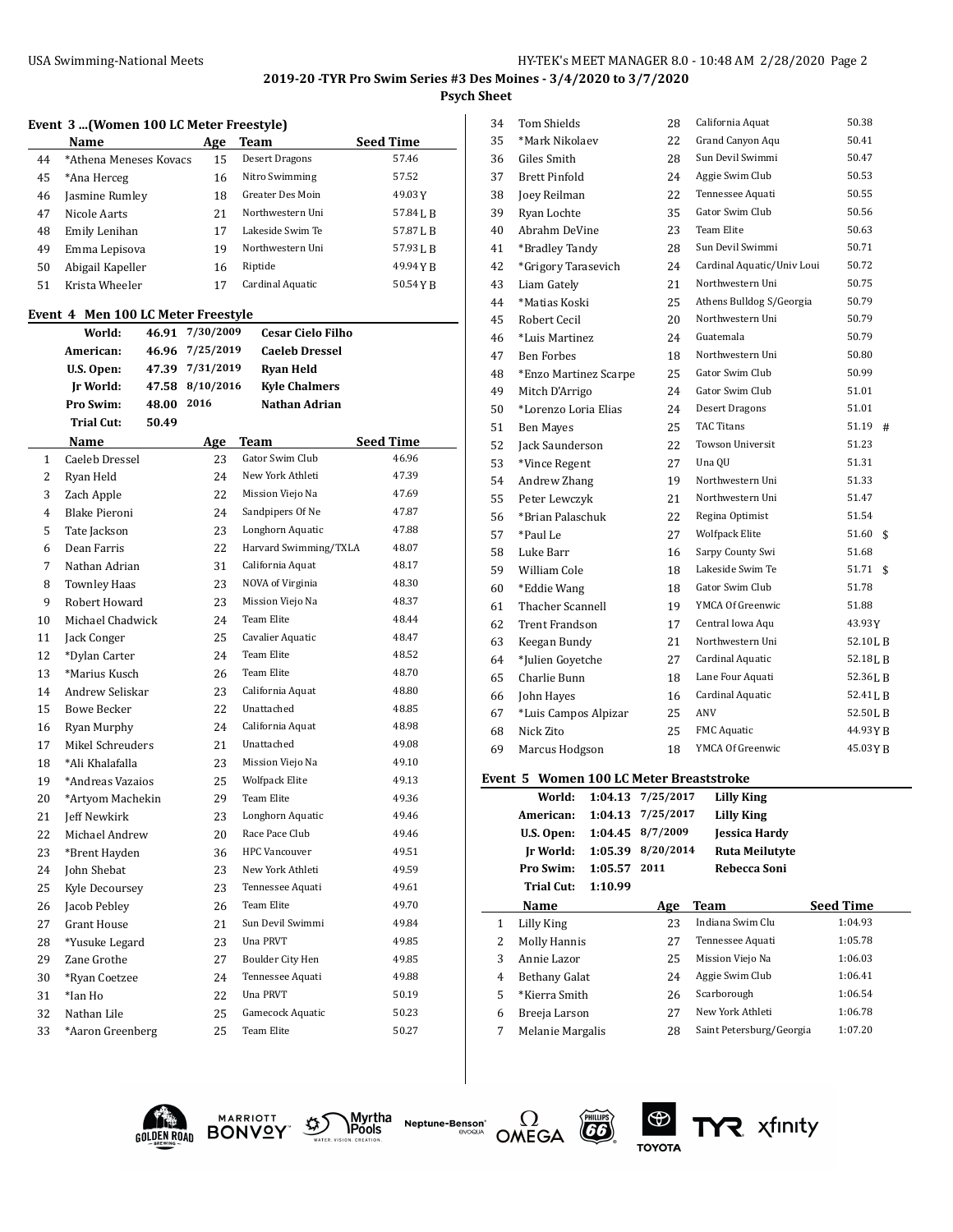**Psych Sheet**

|    | Name                     | Age | Team                    | <b>Seed Time</b> |
|----|--------------------------|-----|-------------------------|------------------|
| 8  | *Byanca Rodriguez        | 25  | Desert Dragons          | 1:07.32          |
| 9  | Madisyn Cox              | 2.4 | Longhorn Aquatic        | 1:07.51          |
| 10 | Rachel Bernhardt         | 24  | Gamecock Aquatic        | 1:07.59          |
| 11 | *Rachel Nicol            | 27  | Lethbridge              | 1:07.71          |
| 12 | *Jamie Yeung             | 22  | Club Wolverine/HK       | 1:07.86          |
| 13 | Kathleen Baker           | 23  | Team Elite/NYAC         | 1:08.50          |
| 14 | *Sophie Angus            | 20  | Northwestern Uni        | 1:09.01          |
| 15 | *Hannah Brunzell         | 18  | Northwestern Uni        | 1:09.20          |
| 16 | Olivia Anderson          | 22  | Longhorn Aquatic        | 1:09.38          |
| 17 | Esther Gonzalez Medina   | 24  | Una AGS                 | 1:10.04          |
| 18 | Emma Barksdale           | 22  | Gamecock Aquatic        | 1:10.15          |
| 19 | Claire Donan             | 18  | Lakeside Swim Te        | 1:10.25          |
| 20 | *Calypso Sheridan        | 20  | Northwestern Uni        | 1:10.28          |
| 21 | *Laura Morley            | 23  | Bahamas                 | 1:10.44          |
| 22 | Zoe Skirboll             | 15  | Racer X Aquatics        | 1:10.46          |
| 23 | <b>Liz Roberts</b>       | 31  | Gamecock Aquatic        | 1:10.61          |
| 24 | Olivia Masterson         | 18  | Iowa Flyers Swim        | 1:11.90          |
| 25 | Reese Dehen              | 17  | <b>Great Wolf Swim</b>  | 1:11.94          |
| 26 | Maggie Papanicholas      | 14  | Glenbrook Swim C        | 1:12.00          |
| 27 | Jojo Randby              | 17  | Greater Omaha Aq        | 1:12.13          |
| 28 | *Bailey Andison          | 22  | Mission Viejo Na        | 1:12.22          |
| 29 | Mary Martin              | 17  | <b>Greater Des Moin</b> | 1:12.24          |
| 30 | *Tara Vovk               | 20  | Northwestern Uni        | 1:12.43          |
| 31 | *Emma Spence             | 17  | Regina Optimist         | 1:12.70          |
| 32 | *Rebecca Kamau           | 20  | Northwestern Uni        | $1:13.53$ J, B   |
| 33 | *Monika Gonzalez-Hermosi | 24  | Aggie Swim Club         | $1:13.54$ J, B   |
| 34 | Madison Hall             | 17  | <b>Great Wolf Swim</b>  | $1:03.38$ Y B    |

## **Event 6 Men 100 LC Meter Breaststroke**

|                | World:<br>56.88              | 7/21/2019 | <b>Adam Peaty</b>         |                  |  |
|----------------|------------------------------|-----------|---------------------------|------------------|--|
|                | American:<br>58.64           | 7/23/2017 | <b>Kevin Cordes</b>       |                  |  |
|                | U.S. Open:<br>58.74          | 6/30/2017 | Kevin Cordes/Jaoa Gomes   |                  |  |
|                | Ir World:<br>59.01           | 8/23/2017 | Nicolo Martinenghi        |                  |  |
|                | Pro Swim:<br>58.86           | 2017      | <b>Adam Peaty</b>         |                  |  |
|                | <b>Trial Cut:</b><br>1:03.29 |           |                           |                  |  |
|                | Name                         | Age       | Team                      | <b>Seed Time</b> |  |
| 1              | Andrew Wilson                | 26        | Athens Bulldog S          | 58.93            |  |
| 2              | Cody Miller                  | 28        | Sandpipers Of Ne          | 59.24            |  |
| 3              | Michael Andrew               | 20        | Race Pace Club            | 59.38            |  |
| $\overline{4}$ | Ian Finnerty                 | 23        | Mission Viejo Na          | 59.49            |  |
| 5              | Kevin Cordes                 | 26        | Athens Bulldog S          | 59.72            |  |
| 6              | Nic Fink                     | 26        | Athens Bulldog S/Georgia  | 59.86            |  |
| 7              | Brandon Fischer              | 31        | Livermore Aqua C          | 59.86            |  |
| 8              | Josh Prenot                  | 26        | California Aquat          | 1:00.07          |  |
| 9              | *Anton McKee                 | 26        | Pinnacle Racing           | 1:00.32          |  |
| 10             | Kevin Houseman               | 18        | Northwestern Uni          | 1:00.46          |  |
| 11             | Jonathan Tybur               | 23        | Aggie Swim Club           | 1:00.76          |  |
| 12             | *Mauro Castillo Luna         | 24        | Aggie Swim Club           | 1:00.77          |  |
| 13             | *Carlos Claverie             | 23        | Cardinal Aquatic/VEN/UofL | 1:00.79          |  |
| 14             | Ben Cono                     | 23        | Gamecock Aquatic          | 1:00.95          |  |

| 15 | *Nils Wich-Glasen      | 25 | Una GAME           | 1:01.03           |
|----|------------------------|----|--------------------|-------------------|
| 16 | Conner McHugh          | 24 | Unattached         | 1:01.21           |
| 17 | Caeleb Dressel         | 23 | Gator Swim Club    | 1:01.22           |
| 18 | *Youssef Elkamash      | 24 | Egypt              | 1:01.24           |
| 19 | *Edgar Crespo          | 30 | SwimAtlanta        | 1:01.60           |
| 20 | <b>Justin Winnett</b>  | 24 | Indiana Swim Clu   | 1:01.79           |
| 21 | Matthew Dunphy         | 22 | Tennessee Aquati   | 1:02.06           |
| 22 | *Miguel Chavez         | 25 | <b>Team Elite</b>  | 1:02.06           |
| 23 | Nick Zito              | 25 | <b>FMC</b> Aquatic | 1:02.08           |
| 24 | *Said Revelez          | 27 | Desert Dragons     | 1:02.44           |
| 25 | <b>Forrest Frazier</b> | 18 | Eastern Iowa Swi   | 1:02.63           |
| 26 | *Jonathan Rutter       | 23 | Una PRVT           | 1:02.85           |
| 27 | Luke Barr              | 16 | Sarpy County Swi   | 1:03.44           |
| 28 | *Tyler Christianson    | 18 | Naval Academy Aq   | 1:03.58           |
| 29 | *Enzo Martinez Scarpe  | 25 | Gator Swim Club    | 1:03.78           |
| 30 | Scooter Iida           | 17 | Glenbrook Swim C   | 1:04.09           |
| 31 | *Jarod Arroyo          | 19 | Pitchfork Aquati   | 1:04.25           |
| 32 | Alex Brehm             | 17 | Lakeside Swim Te   | 1:04.29           |
| 33 | *Kai Tik Mok           | 19 | Northwestern Uni   | 1:04.38           |
| 34 | *Tom Peribonio         | 24 | Gator Swim Club    | 1:04.81           |
| 35 | Ben Wiegand            | 17 | Sun Prairie Stor   | 1:04.86           |
| 36 | *Apollo Hess           | 17 | Lethbridge         | 1:04.93           |
| 37 | Henry Blaul            | 20 | Northwestern Uni   | 1:05.58           |
| 38 | Carlson Temple         | 20 | Unattached         | 1:05.61           |
| 39 | Nathaniel Parsons      | 16 | Una TE             | 1:05.91           |
| 40 | Tommy Lewis            | 18 | YMCA Of Greenwic   | 1:06.02           |
| 41 | Conner Kang            | 18 | Lakeside Swim Te   | 1:06.09           |
| 42 | Nwogu Tochukwu         | 31 | Nigeria            | $1:06.42$ J, $B*$ |
| 43 | <b>Ben Bauchwitz</b>   | 26 | <b>TAC Titans</b>  | 1:06.49LB         |
| 44 | James Doromal          | 17 | NWDupage YMCA /    | $1:06.53$ J, B    |
| 45 | <b>Will Scholtz</b>    | 15 | Lakeside Swim Te   | 1:06.67LB         |
|    |                        |    |                    |                   |

## **Event 7 Women 200 LC Meter Butterfly**

| World:            | 2:01.81 |                                                                                                                                         | <b>Zige Liu</b>        |                                                                                                  |
|-------------------|---------|-----------------------------------------------------------------------------------------------------------------------------------------|------------------------|--------------------------------------------------------------------------------------------------|
| American:         | 2:04.14 |                                                                                                                                         | <b>Mary Descenza</b>   |                                                                                                  |
| U.S. Open:        | 2:05.87 |                                                                                                                                         | Hali Flickinger        |                                                                                                  |
| Ir World:         | 2:06.29 |                                                                                                                                         |                        |                                                                                                  |
| Pro Swim:         | 2:06.76 | 2012                                                                                                                                    | <b>Cammile Adams</b>   |                                                                                                  |
| <b>Trial Cut:</b> | 2:14.59 |                                                                                                                                         |                        |                                                                                                  |
| Name              |         | Age                                                                                                                                     | Team                   | <b>Seed Time</b>                                                                                 |
|                   |         | 25                                                                                                                                      | Sun Devil Swimmi       | 2:05.87                                                                                          |
|                   |         | 18                                                                                                                                      | Riptide                | 2:07.26                                                                                          |
|                   |         | 23                                                                                                                                      |                        | 2:08.26                                                                                          |
|                   |         | 22                                                                                                                                      | California Aquat       | 2:09.52                                                                                          |
|                   |         | 16                                                                                                                                      | <b>Brea Aquatics</b>   | 2:09.68                                                                                          |
| Ella Eastin       |         | 22                                                                                                                                      | Alto Swim Club         | 2:09.82                                                                                          |
|                   |         | 30                                                                                                                                      | Columbus Aquatic       | 2:09.84                                                                                          |
| Leah Smith        |         | 24                                                                                                                                      | Tucson Ford Deal       | 2:10.92                                                                                          |
|                   |         | 23                                                                                                                                      | Longhorn Aquatic       | 2:11.02                                                                                          |
|                   |         | 25                                                                                                                                      | Club Libanes           | 2:11.90                                                                                          |
| Ally Larson       |         | 19                                                                                                                                      | Northwestern Uni       | 2:12.80                                                                                          |
|                   |         | 19                                                                                                                                      | Northwestern Uni       | 2:13.55                                                                                          |
|                   |         | Hali Flickinger<br>Regan Smith<br>Megan Kingsley<br>Katie McLaughlin<br>Justina Kozan<br>Leah Gingrich<br>*Remedy Rule<br>*Roza Erdemli | *Maria Jose Mata Cocco | 10/21/2009<br>7/30/2009<br>7/25/2018<br>4/15/2017<br>Suzuka Hasegawa<br>Athens Bulldog S/Georgia |





Myrtha<br>**\Pools Neptune-Benson**\*





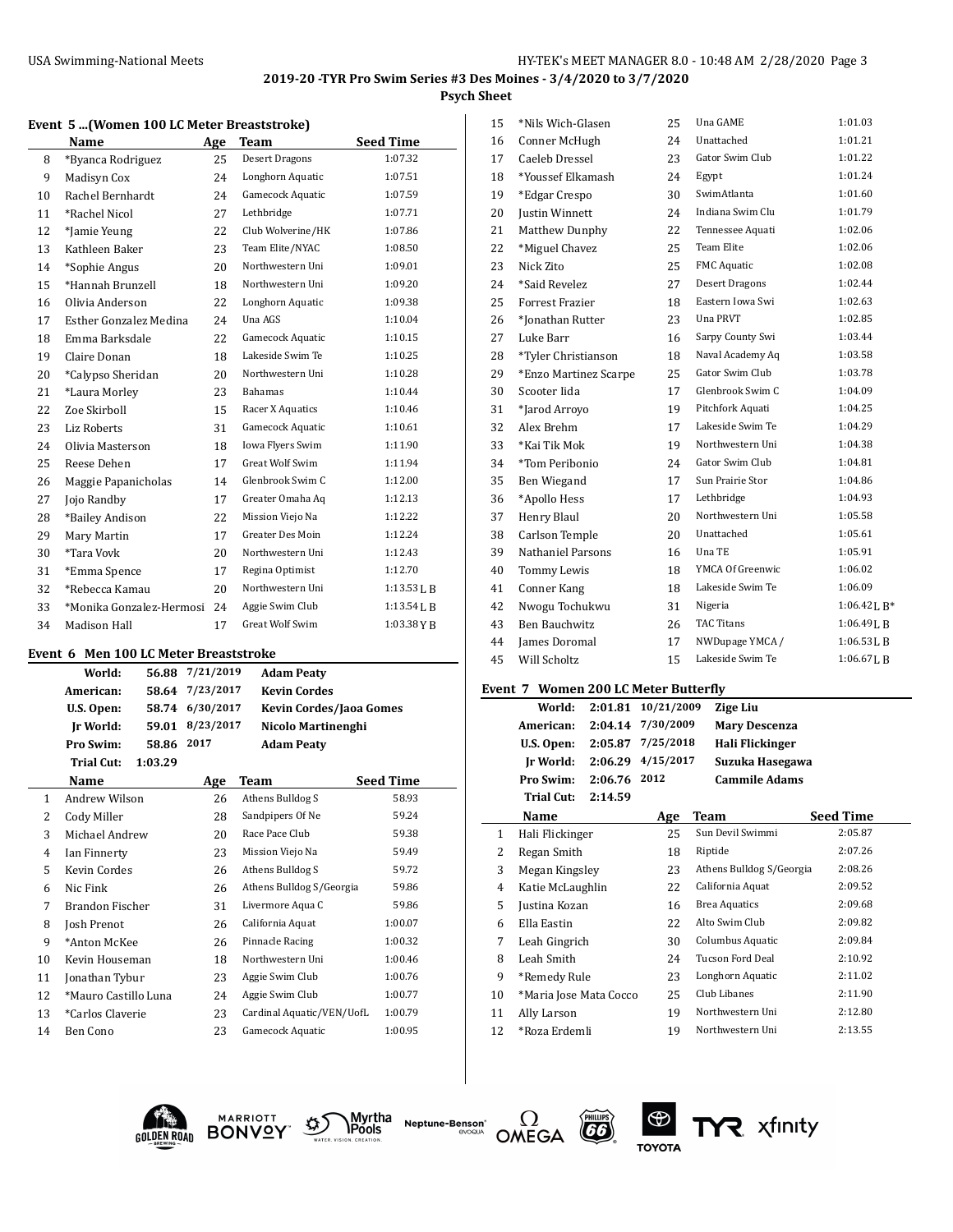## **Psych Sheet**

## **Event 7 ...(Women 200 LC Meter Butterfly)**

|    | Name                    | Age | Team                 | <b>Seed Time</b> |
|----|-------------------------|-----|----------------------|------------------|
| 13 | Gabi Albiero            | 18  | Cardinal Aquatic     | 2:14.61          |
| 14 | Emma Barksdale          | 22  | Gamecock Aquatic     | 2:14.62          |
| 15 | Ally McHugh             | 22  | Wisconsin Aquati     | 2:15.76          |
| 16 | Jasmine Hellmer         | 20  | Northwestern Uni     | 2:16.06          |
| 17 | Emma Gleason            | 18  | Una GSC              | 2:16.24          |
| 18 | Danielle Nowaski        | 19  | Northwestern Uni     | 2:16.25          |
| 19 | *Rosalee Mira Santa Ana | 23  | La Mirada Armada     | 2:16.67          |
| 20 | *Klaudia Nazieblo       | 26  | Una PRVT             | 1:54.69Y         |
| 21 | *Miriam Guevara         | 19  | Northwestern Uni     | 1:58.53Y         |
| 22 | Berit Quass             | 17  | Greater Des Moin     | 1:58.94Y         |
| 23 | Asia Kozan              | 14  | <b>Brea Aquatics</b> | $2:17.47$ J, B   |
| 24 | Scarlet Martin          | 15  | Eastern Iowa Swi     | 2:17.55L B       |
| 25 | Mackenzie Lanning       | 15  | Lakeside Swim Te     | 2:18.58L B       |
| 26 | Isabella Paoletti       | 17  | Delaware Swim Te     | $2:18.64$ J, B   |
| 27 | Emily Lenihan           | 17  | Lakeside Swim Te     | $2:01.94$ Y B    |
| 28 | Kathryn Lundh           | 17  | Team Elite San D     | 2:02.51 Y B      |

#### **Event 8 Men 200 LC Meter Butterfly**

|                | World:               | 1:50.73 | 7/24/2019 | <b>Kristof Milak</b>      |                  |        |
|----------------|----------------------|---------|-----------|---------------------------|------------------|--------|
|                | American:            | 1:51.51 | 7/29/2009 | <b>Michael Phelps</b>     |                  |        |
|                | U.S. Open:           | 1:52.20 | 7/2/2008  | <b>Michael Phelps</b>     |                  |        |
|                | Ir World:            | 1:52.71 | 3/28/2018 | <b>Kristof Milak</b>      |                  |        |
|                | Pro Swim:            | 1:53.84 | 6/14/2019 | Gianluca Urlando          |                  |        |
|                | <b>Trial Cut:</b>    | 2:01.19 |           |                           |                  |        |
|                | <b>Name</b>          |         | Age       | <b>Team</b>               | <b>Seed Time</b> |        |
| $\mathbf{1}$   | Zach Harting         |         | 22        | Cardinal Aquatic/HSA/UofL | 1:55.05          |        |
| 2              | Jack Conger          |         | 25        | Cavalier Aquatic          | 1:55.18          |        |
| 3              | <b>Tom Shields</b>   |         | 28        | California Aquat          | 1:55.25          |        |
| $\overline{4}$ | Chase Kalisz         |         | 25        | Athens Bulldog S/Georgia  | 1:55.42          |        |
| 5              | *Eddie Wang          |         | 18        | Gator Swim Club           | 1:55.82          |        |
| 6              | Caeleb Dressel       |         | 23        | Gator Swim Club           | 1:56.29          |        |
| 7              | <b>Gunnar Bentz</b>  |         | 24        | Dynamo Swim Club          | 1:56.59          |        |
| 8              | Andrew Seliskar      |         | 23        | California Aquat          | 1:56.73          |        |
| 9              | Jack Saunderson      |         | 22        | Towson Universit          | 1:56.74          |        |
| 10             | *Vini Lanza          |         | 22        | Mission Viejo Na          | 1:57.04          |        |
| 11             | *Alex Kunert         |         | 24        | Una QU                    | 1:57.36          |        |
| 12             | Jay Litherland       |         | 24        | Dynamo Swim Club          | 1:57.99          |        |
| 13             | *Andreas Vazaios     |         | 25        | <b>Wolfpack Elite</b>     | 1:58.16          |        |
| 14             | *Iose Martinez       |         | 22        | Mexico                    | 1:59.23          |        |
| 15             | *Jarod Arroyo        |         | 19        | Pitchfork Aquati          | 2:00.11          |        |
| 16             | *Keanan Dols         |         | 21        | Gator Swim Club           | 2:01.32          |        |
| 17             | Giovanni Gutierrez   |         | 21        | Unattached                | 2:01.40          |        |
| 18             | *Sam Dailley         |         | 19        | Northwestern Uni          | 2:02.33          |        |
| 19             | <b>Tavis Siebert</b> |         | 17        | Pitchfork Aquati          | 2:02.81          |        |
| 20             | Vincent Cheng        |         | 17        | <b>Brea Aquatics</b>      | 2:02.88          |        |
| 21             | Jared Graham         |         | 20        | Penguin Aquatics          | 2:02.96          |        |
| 22             | *Tom Peribonio       |         | 24        | Gator Swim Club           | 2:03.26          |        |
| 23             | Bryce Bohman         |         | 29        | Pulling Water, L          | 2:03.92          |        |
| 24             | *Santi Corredor      |         | 20        | Gator Swim Club           | 2:03.96          |        |
| 25             | Chigbu Ezechukwu     |         | 37        | Nigeria                   | 2:04.06          | $\ast$ |
|                |                      |         |           |                           |                  |        |

| 26 | *Brendan Vanherk   | 20 | Regina Optimist       | 2:04.40        |
|----|--------------------|----|-----------------------|----------------|
| 27 | *Akaram Mahmoud    | 23 | <b>Wolfpack Elite</b> | 2:04.43        |
| 28 | Alex Brehm         | 17 | Lakeside Swim Te      | 2:04.60        |
| 29 | *Daniil Antipov    | 22 | Grand Canyon Agu      | 2:04.95        |
| 30 | *Mokhtar Al-Yamani | 22 | Una CW                | 2:05.06        |
| 31 | Jackson Mussler    | 17 | Lakeside Swim Te      | $2:05.10$ J, R |
| 32 | *Yassin Tolba      | 17 | Egypt                 | $2:05.22$ J, R |
| 33 | Nick Andres        | 17 | NWDupage YMCA /       | $2:05.29$ J. B |
| 34 | Holden Smith       | 16 | Race Pace Club -      | $2:06.67$ J. R |
|    |                    |    |                       |                |

#### **Event 9 Women 400 LC Meter Freestyle**

| World:            |         | 3:56.46 8/7/2016   | <b>Katie Ledecky</b> |
|-------------------|---------|--------------------|----------------------|
| American:         |         | $3:56.46$ 8/7/2016 | <b>Katie Ledecky</b> |
| U.S. Open:        |         | 3:57.94 5/17/2018  | <b>Katie Ledecky</b> |
| Ir World:         |         | 3:58.37 8/23/2014  | <b>Katie Ledecky</b> |
| Pro Swim:         |         | 3:57.94 5/17/2018  | <b>Katie Ledecky</b> |
| <b>Trial Cut:</b> | 4:16.89 |                    |                      |
| Name              |         | Δσρ                | Team                 |

| $\mathbf{1}$ | Katie Ledecky      | 22 | Nation's Capital         | 3:57.94   |
|--------------|--------------------|----|--------------------------|-----------|
| 2            | Leah Smith         | 24 | Tucson Ford Deal         | 4:01.29   |
| 3            | Kaersten Meitz     | 24 | Boilermaker Aqua         | 4:05.80   |
| 4            | Melanie Margalis   | 28 | Saint Petersburg/Georgia | 4:06.35   |
| 5            | Hali Flickinger    | 25 | Sun Devil Swimmi         | 4:06.72   |
| 6            | Ally McHugh        | 22 | Wisconsin Aquati         | 4:07.08   |
| 7            | Ashley Twichell    | 30 | <b>TAC Titans</b>        | 4:07.77   |
| 8            | Allison Schmitt    | 29 | Sun Devil Swimmi         | 4:08.46   |
| 9            | *Joanna Evans      | 22 | Longhorn Aquatic         | 4:08.82   |
| 10           | Geena Freriks      | 23 | Kentucky Aquatic         | 4:08.91   |
| 11           | Madisyn Cox        | 24 | Longhorn Aquatic         | 4:10.21   |
| 12           | Mariah Denigan     | 16 | Lakeside Swim Te         | 4:12.23   |
| 13           | Ella Eastin        | 22 | Alto Swim Club           | 4:13.57   |
| 14           | Meaghan Raab       | 23 | Nashville Aquati/Georgia | 4:14.28   |
| 15           | Gabby DeLoof       | 23 | Team Elite/NYAC          | 4:14.52   |
| 16           | *Kristel Kobrich   | 34 | Chile                    | 4:14.63   |
| 17           | *Siobhan Haughey   | 22 | Club Wolverine/HK        | 4:15.57   |
| 18           | Yulia Groysman     | 18 | Northwestern Uni         | 4:16.16   |
| 19           | Justina Kozan      | 16 | <b>Brea Aquatics</b>     | 4:16.26   |
| 20           | Katy Campbell      | 26 | Team Santa Monic         | 4:17.41   |
| 21           | *Ilektra Lebl      | 21 | Northwestern Uni         | 4:17.51   |
| 22           | *Maria Alvarez     | 30 | Tennessee Aquati         | 4:18.48   |
| 23           | Katia Soudakova    | 17 | Riptide                  | 4:19.64   |
| 24           | Cathryn Salladin   | 20 | La Mirada Armada         | 4:20.23   |
| 25           | Elise Bauer        | 17 | Central Florida          | 4:20.37   |
| 26           | Aurora Roghair     | 16 | Iowa Flyers Swim         | 4:20.46   |
| 27           | <b>Berit Quass</b> | 17 | <b>Greater Des Moin</b>  | 4:48.88YB |

**Seed Time** 











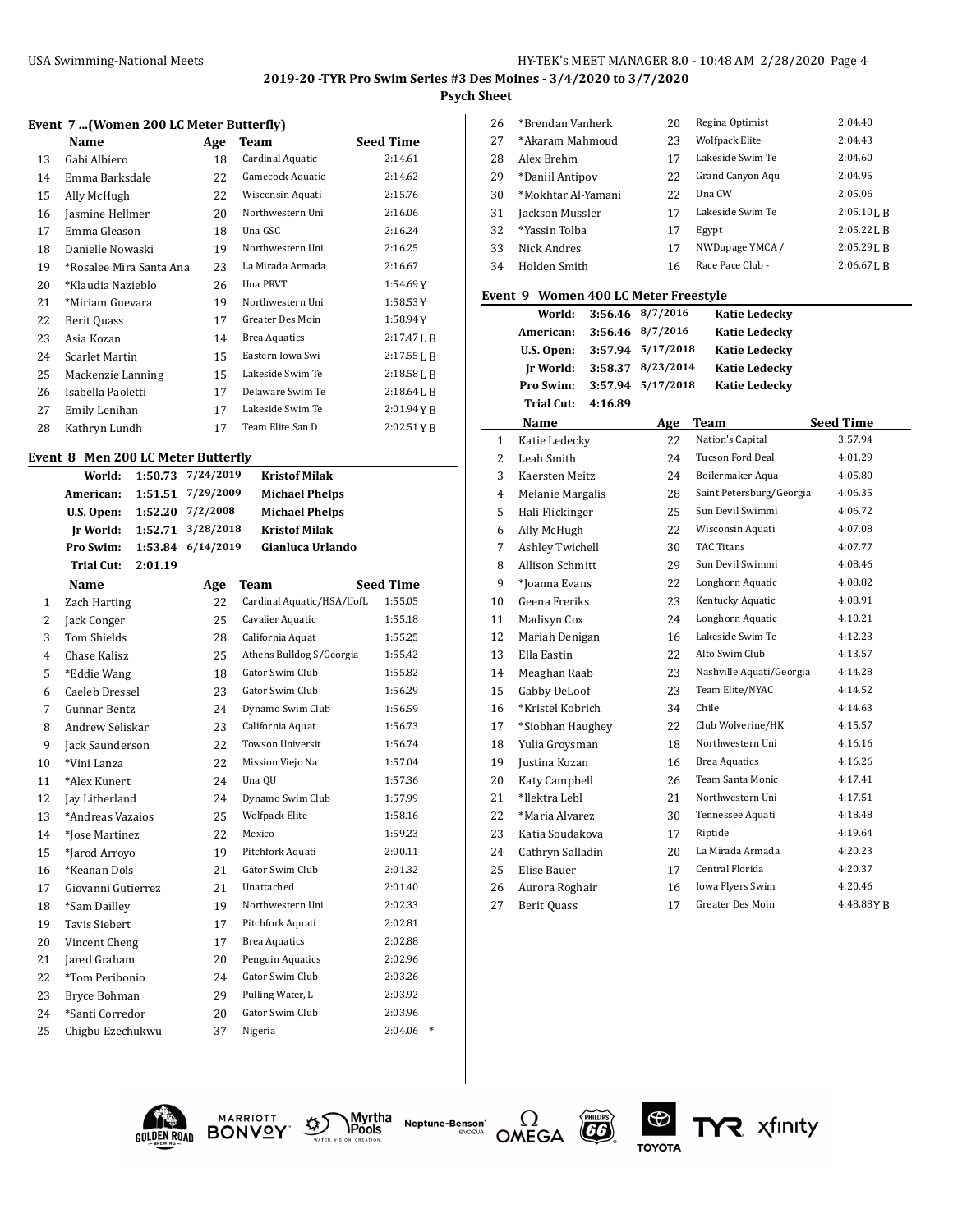**2019-20 -TYR Pro Swim Series #3 Des Moines - 3/4/2020 to 3/7/2020**

#### **Psych Sheet**

|                 | World:                  |              | 3:40.07 7/26/2009 | <b>Paul Biederman</b>      |                  |                         | World:                      |              | 1:52.98 7/29/2009 | <b>Federica Pellegrini</b> |                  |
|-----------------|-------------------------|--------------|-------------------|----------------------------|------------------|-------------------------|-----------------------------|--------------|-------------------|----------------------------|------------------|
|                 | American:               |              | 3:42.78 8/10/2008 | Larsen Jensen              |                  |                         | American:                   |              | 1:53.61 7/31/2012 | <b>Allison Schmitt</b>     |                  |
|                 | U.S. Open:              |              | 3:43.53 6/29/2008 | Larsen Jensen              |                  |                         | U.S. Open:                  |              | 1:54.40 6/25/2012 | <b>Allison Schmitt</b>     |                  |
|                 | <b>Jr World:</b>        |              | 3:44.60 4/1/2014  | <b>Mack Horton</b>         |                  |                         | Ir World:                   |              | 1:54.81 4/5/2018  | <b>Taylor Ruck</b>         |                  |
|                 | Pro Swim:               | 3:43.55 2016 |                   | <b>Sun Yang</b>            |                  |                         | Pro Swim:                   | 1:54.43 2016 |                   | <b>Katie Ledecky</b>       |                  |
|                 | Trial Cut:              | 3:57.29      |                   |                            |                  |                         | Trial Cut:                  | 2:01.69      |                   |                            |                  |
| Name            |                         |              | Age               | <b>Team</b>                | <b>Seed Time</b> |                         | Name                        |              | Age               | <b>Team</b>                | <b>Seed Time</b> |
| 1               | Zane Grothe             |              | 27                | Boulder City Hen           | 3:45.32          | $\mathbf{1}$            | Katie Ledecky               |              | 22                | Nation's Capital           | 1:54.56          |
| $\overline{2}$  | *Marwan El Kamash       |              | 26                | Indiana Swim Clu           | 3:47.51          | $\overline{\mathbf{c}}$ | *Siobhan Haughey            |              | 22                | Club Wolverine/HK          | 1:54.98          |
| 3               | *Ziyang Zhang           |              | 19                | Team Santa Monic           | 3:48.21          | 3                       | <b>Allison Schmitt</b>      |              | 29                | Sun Devil Swimmi           | 1:55.82          |
| 4               | Mitch D'Arrigo          |              | 24                | Gator Swim Club            | 3:48.39          | 4                       | Simone Manuel               |              | 23                | Alto Swim Club             | 1:56.09          |
| 5               | Chris Wieser            |              | 24                | <b>DART</b> Swimming       | 3:48.69          | 5                       | Katie McLaughlin            |              | 22                | California Aquat           | 1:56.48          |
| 6               | True Sweetser           |              | 22                | Gator Swim Club            | 3:50.08          | 6                       | Gabby DeLoof                |              | 23                | Team Elite/NYAC            | 1:56.55          |
| 7               | *Marcelo Acosta         |              | 23                | Cardinal Aquatic/Azura/Uof | 3:50.61          | 7                       | Leah Smith                  |              | 24                | Tucson Ford Deal           | 1:56.78          |
| 8               | Jordan Wilimovsky       |              | 25                | Team Santa Monic           | 3:50.63          | 8                       | Melanie Margalis            |              | 28                | Saint Petersburg/Georgia   | 1:56.84          |
| 9               | *Hsing-Hao Wang         |              | 20                | Una TE                     | $3:51.57$ \$     | 9                       | <b>Mallory Comerford</b>    |              | 22                | Cardinal Aquatic/Univ Loui | 1:57.48          |
| 10              | Nick Norman             |              | 22                | California Aquat           | 3:52.16          | 10                      | Hali Flickinger             |              | 25                | Sun Devil Swimmi           | 1:57.65          |
| 11              | Clark Smith             |              | 24                | Longhorn Aquatic           | 3:53.03          | 11                      | *Ioanna Evans               |              | 22                | Longhorn Aquatic           | 1:58.03          |
| 12              | <b>Townley Haas</b>     |              | 23                | NOVA of Virginia           | 3:53.36          | 12                      | Kaersten Meitz              |              | 24                | Boilermaker Aqua           | 1:58.23          |
| 13              | *Santi Corredor         |              | 20                | Gator Swim Club            | 3:53.58          | 13                      | Meaghan Raab                |              | 23                | Nashville Aquati/Georgia   | 1:58.42          |
| Arik Katz<br>14 |                         |              | 18                | Sarasota Tsunami           | 3:53.78          | 14                      | Madisyn Cox                 |              | 24                | Longhorn Aquatic           | 1:58.52          |
| 15              | *Akaram Mahmoud         |              | 23                | <b>Wolfpack Elite</b>      | 3:53.94          | 15                      | Olivia Smoliga              |              | 25                | Athens Bulldog S/Georgia   | 1:59.02          |
| 16              | Jeff Newkirk            |              | 23                | Longhorn Aquatic           | 3:54.73          | 16                      | Geena Freriks               |              | 23                | Kentucky Aquatic           | 1:59.17          |
| 17              | Gordon Mason            |              | 20                | Team Santa Monic           | 3:54.78          | 17                      | Justina Kozan               |              | 16                | <b>Brea Aquatics</b>       | 1:59.21          |
| 18              | <b>Grant House</b>      |              | 21                | Sun Devil Swimmi           | 3:54.87          | 18                      | *Camille Cheng              |              | 26                | Pinnacle Racing/HK         | 2:00.20          |
| 19              | *Christian Bayo         |              | 28                | <b>TAC Titans</b>          | 3:55.14          | 19                      | *Remedy Rule                |              | 23                | Longhorn Aquatic           | 2:00.77          |
| 20              | Liam Gately             |              | 21                | Northwestern Uni           | 3:55.42          | 20                      | Ashley Twichell             |              | 30                | <b>TAC Titans</b>          | 2:01.02          |
| 21              | *Matias Koski           |              | 25                | Athens Bulldog S/Georgia   | 3:55.98          | 21                      | *Andi Murez                 |              | 28                | Team Elite                 | $2:01.06$ \$     |
| 22              | <b>Ben Forbes</b>       |              | 18                | Northwestern Uni           | 3:56.69          | 22                      | Natalie Hinds               |              | 26                | Athens Bulldog S           | 2:01.42          |
| 23              | *Michal McGillivray     |              | 17                | Regina Optimist            | 3:57.44          | 23                      | Margo Geer                  |              | 27                | Mission Viejo Na           | 2:01.62          |
| 24              | Kevin Jackson           |              | 25                | King Aquatic Clu           | 3:57.64          | 24                      | Ella Eastin                 |              | 22                | Alto Swim Club             | 2:01.74          |
| 25              | Dylan Moffatt           |              | 17                | Linn-Mar Swim Te           | 3:58.09          | 25                      | Katie Morris                |              | 16                | NWDupage YMCA /            | 2:02.18          |
| 26              | <b>Trent Frandson</b>   |              | 17                | Central Iowa Aqu           | 3:58.41          | 26                      | Leah Gingrich               |              | 30                | Columbus Aquatic           | 2:02.38          |
| 27              | *Jarod Arroyo           |              | 19                | Pitchfork Aquati           | 3:58.83          | 27                      | *Maria Alvarez              |              | 30                | Tennessee Aquati           | 2:02.67          |
| 28              | Ryan Lochte             |              | 35                | Gator Swim Club            | 3:59.21          | 28                      | Aurora Roghair              |              | 16                | Iowa Flyers Swim           | 2:02.68          |
| 29              | Michael Wheeler         |              | 20                | Unattached                 | 3:59.54          | 29                      | *Maria Jose Mata Cocco      |              | 25                | Club Libanes               | 2:02.85          |
| 30<br>Sam Rice  |                         |              | 23                | Tennessee Aquati           | 4:00.96          | 30                      | *Monika Gonzalez-Hermosi 24 |              |                   | Aggie Swim Club            | 2:03.13          |
| 31              | Jared Graham            |              | 20                | Penguin Aquatics           | 4:01.88          | 31                      | Yulia Groysman              |              | 18                | Northwestern Uni           | 2:03.26          |
| 32              | John Hayes              |              | 16                | Cardinal Aquatic           | 4:02.54          | 32                      | Hannah Foster               |              | 20                | Una QU                     | 2:03.69          |
| 33              | Andrew Seliskar         |              | 23                | California Aquat           | 4:13.02Y         | 33                      | Madison Hall                |              | 17                | Great Wolf Swim            | 2:03.86          |
| 34              | Ryan King               |              | 19                | Northwestern Uni           | 4:25.43Y         | 34                      | Katia Soudakova             |              | 17                | Riptide                    | 2:03.94          |
| 35              | <b>Thacher Scannell</b> |              | 19                | YMCA Of Greenwic           | 4:26.06Y         | 35                      | Claire Donan                |              | 18                | Lakeside Swim Te           | 2:04.08          |
| 36              | Jeffrey Durmer          |              | 20                | Northwestern Uni           | 4:26.52Y         | 36                      | Emma Barksdale              |              | 22                | Gamecock Aquatic           | 2:04.28          |
| 37              | *Jonathan Rutter        |              | 23                | Una PRVT                   | 4:04.09LB        | 37                      | Ally McHugh                 |              | 22                | Wisconsin Aquati           | 2:04.37LB        |
| 38              | Giovanni Gutierrez      |              | 21                | Unattached                 | 4:28.53 Y B      | 38                      | *Jamie Yeung                |              | 22                | Club Wolverine/HK          | 2:04.46LB        |
|                 |                         |              |                   |                            |                  | 39                      | Zoe Skirboll                |              | 15                | Racer X Aquatics           | 2:04.64LB        |
|                 |                         |              |                   |                            |                  | 40                      | Cathryn Salladin            |              | 20                | La Mirada Armada           | 2:05.00LB        |
|                 |                         |              |                   |                            |                  | 41                      | Annabel Crush               |              | 17                | Lakeside Swim Te           | 1:47.55 Y B      |





Myrtha<br>**\Pools Neptune-Benson**\*<br>evoqua





 Mariah Denigan 16 Lakeside Swim Te 1:48.66Y B Marly Lough 16 Brea Aquatics 1:49.06Y B

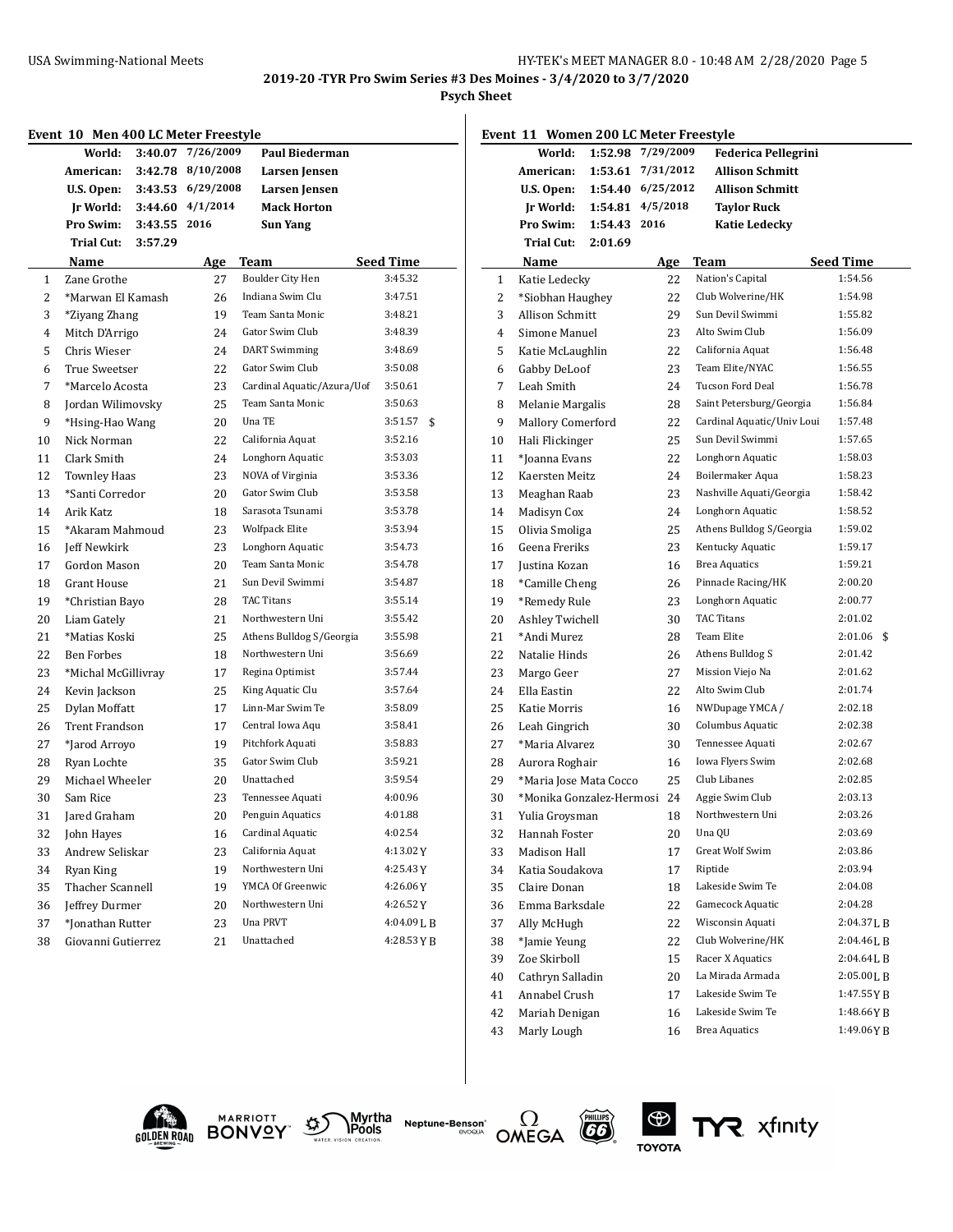$\frac{1}{2}$ 

**Psych Sheet**

| Event 12 Men 200 LC Meter Freestyle |  |  |  |
|-------------------------------------|--|--|--|
|-------------------------------------|--|--|--|

| Event 12     |                                       |                    | Men 200 LC Meter Freestyle |                                      |                      |
|--------------|---------------------------------------|--------------------|----------------------------|--------------------------------------|----------------------|
|              | World:                                | 1:42.00            | 7/28/2009                  | <b>Paul Biedermann</b>               |                      |
|              | American:                             | 1:42.96            | 8/12/2008                  | <b>Michael Phelps</b>                |                      |
|              | U.S. Open:                            |                    | 1:44.10 7/1/2008           | <b>Michael Phelps</b>                |                      |
|              | Jr World:                             |                    | 1:46.13 12/18/2018<br>2016 | Elijah Winnington                    |                      |
|              | <b>Pro Swim:</b><br><b>Trial Cut:</b> | 1:44.82<br>1:50.79 |                            | Sun Yang                             |                      |
|              |                                       |                    |                            |                                      |                      |
| $\mathbf{1}$ | Name<br><b>Townley Haas</b>           |                    | <b>Age</b><br>23           | Team<br>NOVA of Virginia             | Seed Time<br>1:45.56 |
| 2            | Andrew Seliskar                       |                    | 23                         | California Aquat                     | 1:45.70              |
| 3            | Blake Pieroni                         |                    | 24                         | Sandpipers Of Ne                     | 1:45.93              |
| 4            | Dean Farris                           |                    | 22                         | Harvard Swimming/TXLA                | 1:46.45              |
| 5            | Zach Apple                            |                    | 22                         | Mission Viejo Na                     | 1:46.56              |
| 6            | Jack Conger                           |                    | 25                         | Cavalier Aquatic                     | 1:46.85              |
| 7            | <b>Grant House</b>                    |                    | 21                         | Sun Devil Swimmi                     | 1:46.95              |
| 8            | Caeleb Dressel                        |                    | 23                         | Gator Swim Club                      | 1:47.31              |
| 9            | Jay Litherland                        |                    | 24                         | Dynamo Swim Club                     | 1:47.58              |
| 10           | *Ziyang Zhang                         |                    | 19                         | Team Santa Monic                     | 1:47.71              |
| 11           | Abrahm DeVine                         |                    | 23                         | <b>Team Elite</b>                    | 1:47.78              |
| 12           | Mitch D'Arrigo                        |                    | 24                         | Gator Swim Club                      | 1:47.79              |
| 13           | <b>Jeff Newkirk</b>                   |                    | 23                         | Longhorn Aquatic                     | 1:47.80              |
| 14           | Zane Grothe                           |                    | 27                         | Boulder City Hen                     | 1:47.90              |
| 15           | *Alex Kunert                          |                    | 24                         | Una QU                               | 1:47.93              |
| 16           | *Marwan El Kamash                     |                    | 26                         | Indiana Swim Clu                     | 1:48.12              |
| 17           | Mikel Schreuders                      |                    | 21                         | Unattached                           | 1:48.63              |
| 18           | Joey Reilman                          |                    | 22                         | Tennessee Aquati                     | 1:48.66              |
| 19           | Reed Malone                           |                    | 24                         | <b>Team Elite</b>                    | 1:49.30              |
| 20           | Jacob Pebley                          |                    | 26                         | Team Elite                           | 1:49.33              |
| 21           | Chris Wieser                          |                    | 24                         | <b>DART</b> Swimming                 | 1:49.38              |
| 22           | Clark Smith                           |                    | 24                         | Longhorn Aquatic                     | 1:49.48              |
| 23           | *Santi Corredor                       |                    | 20                         | Gator Swim Club                      | 1:49.72              |
| 24           | Liam Gately                           |                    | 21                         | Northwestern Uni                     | 1:50.17              |
| 25           | *Mokhtar Al-Yamani                    |                    | 22                         | Una CW                               | 1:50.18              |
| 26           | Ryan Lochte                           |                    | 35                         | Gator Swim Club                      | 1:50.25              |
| 27           | *Marcelo Acosta                       |                    | 23                         | Cardinal Aquatic/Azura/Uof           | 1:50.58              |
| 28           | Kyle Decoursey                        |                    | 23                         | Tennessee Aquati                     | 1:50.61              |
| 29           | *Matias Koski                         |                    | 25                         | Athens Bulldog S/Georgia             | 1:50.76              |
| 30           | *Jonathan Rutter                      |                    | 23                         | Una PRVT                             | 1:50.95              |
| 31           | True Sweetser                         |                    | 22                         | Gator Swim Club                      | 1:50.97              |
| 32           | *Andreas Vazaios                      |                    | 25                         | <b>Wolfpack Elite</b>                | 1:51.11              |
| 33           | Ben Forbes                            |                    | 18                         | Northwestern Uni                     | 1:51.11              |
| 34           | *Brian Palaschuk                      |                    | 22                         | Regina Optimist                      | 1:51.33              |
| 35           | Tom Shields                           |                    | 28                         | California Aquat                     | 1:51.53              |
| 36           | *Jarod Arroyo                         |                    | 19                         | Pitchfork Aquati                     | 1:51.57<br>1:51.91   |
| 37           | Robert Cecil<br>Kevin Jackson         |                    | 20<br>25                   | Northwestern Uni<br>King Aquatic Clu | 1:52.20              |
| 38<br>39     | *Eddie Wang                           |                    | 18                         | Gator Swim Club                      | 1:52.28              |
| 40           | *Tom Peribonio                        |                    | 24                         | Gator Swim Club                      | 1:52.52              |
| 41           | John Hayes                            |                    | 16                         | Cardinal Aquatic                     | 1:52.67              |
| 42           | Dylan Moffatt                         |                    | 17                         | Linn-Mar Swim Te                     | 1:52.95              |
| 43           | Nic Fink                              |                    | 26                         | Athens Bulldog S/Georgia             | 1:53.02              |
|              |                                       |                    |                            |                                      |                      |

| 44 | Ben Colin            | 23 | Dubuque Area Swi  | 1:53.06        |
|----|----------------------|----|-------------------|----------------|
| 45 | <b>Brett Pinfold</b> | 24 | Aggie Swim Club   | 1:53.15        |
| 46 | *Luis Campos Alpizar | 25 | ANV               | 1:53.20        |
| 47 | Arik Katz            | 18 | Sarasota Tsunami  | 1:53.30        |
| 48 | William Cole         | 18 | Lakeside Swim Te  | 1:53.54<br>-\$ |
| 49 | Peter Lewczyk        | 21 | Northwestern Uni  | 1:53.64        |
| 50 | Trent Frandson       | 17 | Central Iowa Aqu  | 1:53.83        |
| 51 | Thacher Scannell     | 19 | YMCA Of Greenwic  | 1:53.88        |
| 52 | Ian Finnerty         | 23 | Mission Viejo Na  | 1:54.25        |
| 53 | *Michal McGillivray  | 17 | Regina Optimist   | $1:54.84$ J. R |
| 54 | Michael Wheeler      | 20 | Unattached        | $1:55.25$ J, B |
| 55 | Tavis Siebert        | 17 | Pitchfork Aquati  | $1:55.70$ J, B |
| 56 | Ben Mayes            | 25 | <b>TAC Titans</b> | 1:38.79Y B#    |
| 57 | Lucas Hodgson        | 15 | YMCA Of Greenwic  | 1:39.22YB      |
|    |                      |    |                   |                |

## **Event 13 Women 200 LC Meter Backstroke**

|    | World:                 | 2:03.35 | 7/26/2019 | <b>Regan Smith</b>     |                  |
|----|------------------------|---------|-----------|------------------------|------------------|
|    | American:              | 2:03.35 | 7/26/2019 | <b>Regan Smith</b>     |                  |
|    | U.S. Open:             | 2:05.68 | 6/25/2013 | <b>Missy Franklin</b>  |                  |
|    | <b>Jr World:</b>       | 2:03.35 | 7/26/2019 | <b>Regan Smith</b>     |                  |
|    | Pro Swim:              | 2:05.94 | 1/19/2020 | <b>Regan Smith</b>     |                  |
|    | <b>Trial Cut:</b>      | 2:14.69 |           |                        |                  |
|    | Name                   |         | Age       | Team                   | <b>Seed Time</b> |
| 1  | Madeline Meredith      |         | 15        | Lakeside Swim Te       | 2:00.32          |
| 2  | Regan Smith            |         | 18        | Riptide                | 2:03.35          |
| 3  | Kathleen Baker         |         | 23        | Team Elite/NYAC        | 2:06.14          |
| 4  | Lisa Bratton           |         | 23        | Aggie Swim Club        | 2:07.91          |
| 5  | Gabby DeLoof           |         | 23        | Team Elite/NYAC        | 2:12.15          |
| 6  | *Ana Herceg            |         | 16        | Nitro Swimming         | 2:13.33          |
| 7  | Ali DeLoof             |         | 25        | Team Elite/NYAC        | 2:13.41          |
| 8  | *Klaudia Nazieblo      |         | 26        | Una PRVT               | 2:13.72          |
| 9  | *Athena Meneses Kovacs |         | 15        | <b>Desert Dragons</b>  | 2:13.77          |
| 10 | *Krystal Lara          |         | 21        | Northwestern Uni       | 2:13.82          |
| 11 | Emily Lenihan          |         | 17        | Lakeside Swim Te       | 2:14.67          |
| 12 | *Mckenna Debever       |         | 23        | Aggie Swim Club        | 2:15.05          |
| 13 | *Yulduz Kuchkarova     |         | 26        | Clovis Swim Club       | 2:15.82          |
| 14 | Annabel Crush          |         | 17        | Lakeside Swim Te       | 2:16.74          |
| 15 | Emma Lepisova          |         | 19        | Northwestern Uni       | 2:17.18          |
| 16 | Megan Hutchins         |         | 14        | Riptide                | 2:17.40          |
| 17 | Mackenzie Lanning      |         | 15        | Lakeside Swim Te       | 2:17.49          |
| 18 | Malia Francis          |         | 16        | Mid Wisconsin Wa       | 2:17.50          |
| 19 | Parker Herren          |         | 20        | Kentucky Aquatic       | 2:17.66          |
| 20 | Sydney Debaecke        |         | 15        | Delaware Swim Te       | 2:18.18          |
| 21 | Michelle Kaner         |         | 15        | Glenbrook Swim C       | 2:18.21          |
| 22 | Nicole Aarts           |         | 21        | Northwestern Uni       | 1:55.85Y         |
| 23 | Catie DeLoof           |         | 23        | Team Elite/NYAC        | 1:56.18Y         |
| 24 | Marly Lough            |         | 16        | <b>Brea Aquatics</b>   | 2:18.66 L B      |
| 25 | Grace Frericks         |         | 16        | <b>Black Hawk Area</b> | 2:18.67LB        |
| 26 | Annie Galvin           |         | 16        | Ames Cyclone Aqu       | 2:19.07LB        |
| 27 | Abigail Kapeller       |         | 16        | Riptide                | 2:20.11 L B      |
| 28 | Olivia Huffman         |         | 21        | Kentucky Aquatic       | 1:59.87YB        |





Myrtha<br>TPools Neptune-Benson\*





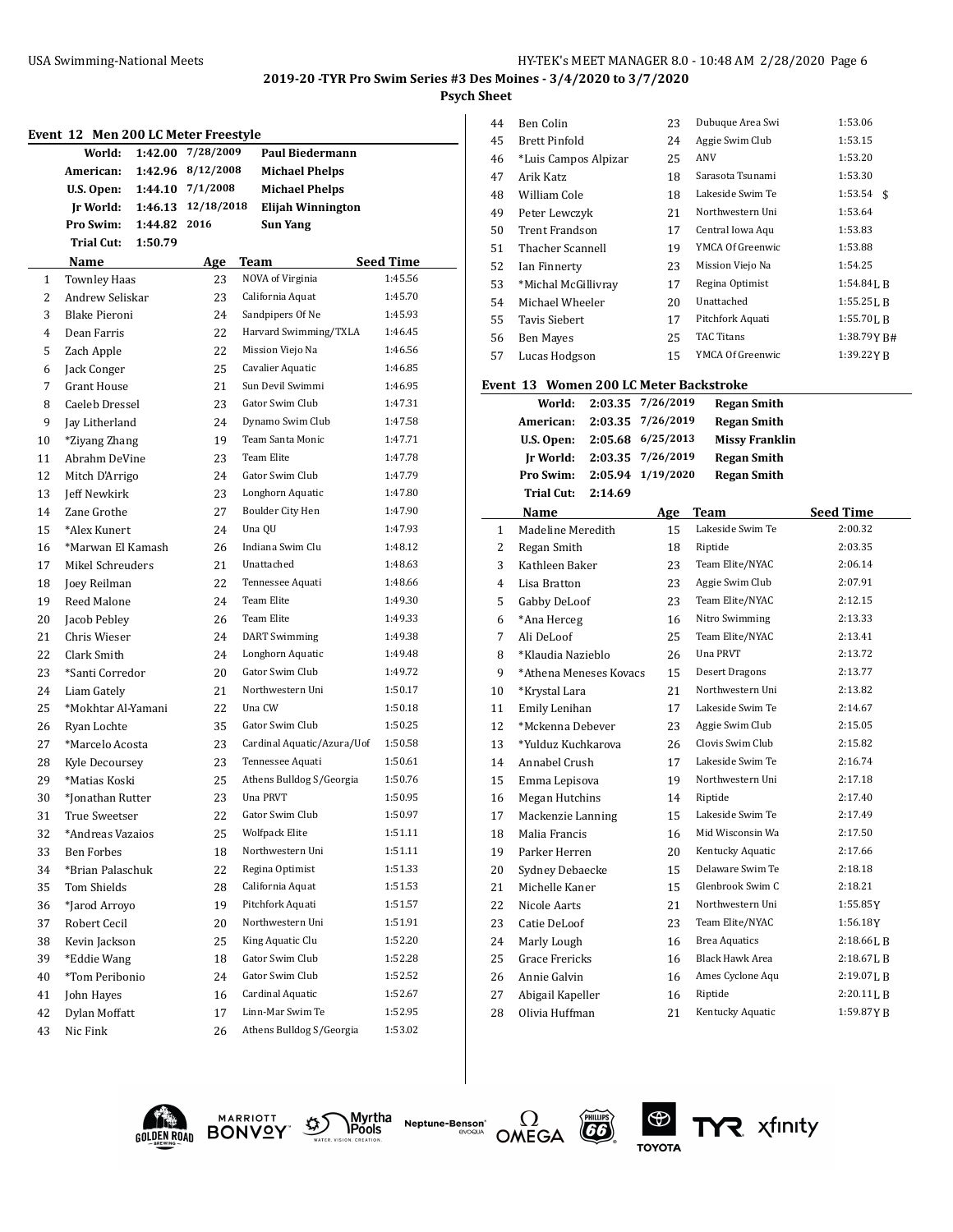**Psych Sheet**

| Event 14 Men 200 LC Meter Backstroke |  |
|--------------------------------------|--|
|--------------------------------------|--|

|              | World:                                    | 1:51.92 | 7/31/2009                                      | <b>Aaron Peirsol</b>       |                  |
|--------------|-------------------------------------------|---------|------------------------------------------------|----------------------------|------------------|
|              | American:                                 | 1:51.92 | 7/31/2009                                      | <b>Aaron Peirsol</b>       |                  |
|              | U.S. Open:                                | 1:53.08 | 7/11/2009                                      | Aaron Peirsol              |                  |
|              | Ir World:                                 | 1:55.14 | 6/28/2017                                      | <b>Kliment Kolesnikov</b>  |                  |
|              | Pro Swim:                                 | 1:55.04 | 2017                                           | Xu Jiayu                   |                  |
|              | <b>Trial Cut:</b>                         | 2:02.99 |                                                |                            |                  |
|              | Name                                      |         | <b>Age</b>                                     | Team                       | <b>Seed Time</b> |
| $\mathbf{1}$ | Ryan Murphy                               |         | 24                                             | California Aquat           | 1:53.57          |
| 2            | Jacob Pebley                              |         | 26                                             | <b>Team Elite</b>          | 1:55.68          |
| 3            | *Christopher Reid                         |         | 24                                             | <b>Wolfpack Elite</b>      | 1:57.04          |
| 4            | *Grigory Tarasevich                       |         | 24                                             | Cardinal Aquatic/Univ Loui | 1:57.07          |
| 5            | Joey Reilman                              |         | 22                                             | Tennessee Aquati           | 1:58.43          |
| 6            | *Manu Martos Bacarizo                     |         | 19                                             | Northwestern Uni           | 1:58.76          |
| 7            | Matt Grevers                              |         | 34                                             | <b>Tucson Ford Deal</b>    | 1:59.47          |
| 8            | Chase Kalisz                              |         | 25                                             | Athens Bulldog S/Georgia   | 1:59.88          |
| 9            | *Anthony Rincon                           |         | 18                                             | Tidal Wave Swim            | 2:01.78          |
| 10           | <b>Holden Raffin</b>                      |         | 18                                             | Munster Swim Clu           | 2:03.52          |
| 11           | *Emils Pone                               |         | 22                                             | George Washingto           | 2:04.69          |
| 12           | Jackson Mussler                           |         | 17                                             | Lakeside Swim Te           | 2:04.85          |
| 13           | John Colin                                |         | 22                                             | Unattached                 | 2:05.10          |
| 14           | *Keanan Dols                              |         | 21                                             | Gator Swim Club            | 2:05.43          |
| 15           | Mateo Miceli                              |         | 17                                             | Sarpy County Swi           | 2:05.98          |
| 16           | *Mark Nikolaev                            |         | 22                                             | Grand Canyon Aqu           | 2:06.03          |
| 17           | Jack Thorne                               |         | 23                                             | Northwestern Uni           | 2:06.26          |
| 18           | Allen Dempster                            |         | 18                                             | Pleasanton Seaha           | 2:06.33          |
| 19           | William Cole                              |         | 18                                             | Lakeside Swim Te           | $1:46.46Y$ \$    |
| 20           | Ryan Patterson                            |         | 20                                             | George Washingto           | $2:08.39$ J, B   |
| 21           | *Tyler Christianson                       |         | 18                                             | Naval Academy Aq           | 2:08.75 L B      |
| 22           | Holden Smith                              |         | 16                                             | Race Pace Club -           | $2:08.79$ J, B   |
| 23           | <b>Brandon Kulik</b>                      |         | 20                                             | Northwestern Uni           | 1:48.87YB        |
| 24           | Lucas Hodgson                             |         | 15                                             | YMCA Of Greenwic           | 1:49.21YB        |
|              |                                           |         |                                                |                            |                  |
|              | Event 15 Women 400 LC Meter IM            |         |                                                |                            |                  |
|              | World:                                    |         | 4:26.36 8/6/2016                               | Katinka Hosszu             |                  |
|              | American:<br>$\mathbf{H} \cap \mathbf{A}$ |         | 4:31.12 6/29/2008<br>$4.24.07 \times 110/2015$ | <b>Katie Hoff</b><br>17.11 |                  |

|    | u.s. upen:<br>4:31.UZ       | 0/19/2013 | Katinka Hosszu           |                  |
|----|-----------------------------|-----------|--------------------------|------------------|
|    | 4:38.53<br>Ir World:        | 8/20/2019 | Alva Vazquez             |                  |
|    | <b>Pro Swim:</b><br>4:31.07 | 2015      | Katinka Hosszu           |                  |
|    | Trial Cut:<br>4:51.79       |           |                          |                  |
|    | Name                        | Age       | Team                     | <b>Seed Time</b> |
| 1  | Ally McHugh                 | 22        | Wisconsin Aquati         | 4:34.80          |
| 2  | Melanie Margalis            | 28        | Saint Petersburg/Georgia | 4:35.50          |
| 3  | Leah Smith                  | 24        | Tucson Ford Deal         | 4:35.68          |
| 4  | Ella Eastin                 | 22        | Alto Swim Club           | 4:37.18          |
| 5  | Madisyn Cox                 | 24        | Longhorn Aquatic         | 4:37.23          |
| 6  | Hali Flickinger             | 25        | Sun Devil Swimmi         | 4:38.84          |
| 7  | Emma Barksdale              | 22        | Gamecock Aquatic         | 4:40.20          |
| 8  | Mariah Denigan              | 16        | Lakeside Swim Te         | 4:40.62          |
| 9  | *Calypso Sheridan           | 20        | Northwestern Uni         | 4:41.40          |
| 10 | Bethany Galat               | 24        | Aggie Swim Club          | 4:43.28          |

| 11 | Justina Kozan            | 16 | <b>Brea Aquatics</b>     | 4:44.45        |
|----|--------------------------|----|--------------------------|----------------|
| 12 | *Bailey Andison          | 22 | Mission Viejo Na         | 4:45.20        |
| 13 | Megan Kingsley           | 23 | Athens Bulldog S/Georgia | 4:46.08        |
| 14 | *Monika Gonzalez-Hermosi | 24 | Aggie Swim Club          | 4:47.38        |
| 15 | *Ilektra Lebl            | 21 | Northwestern Uni         | 4:49.68        |
| 16 | Ally Larson              | 19 | Northwestern Uni         | 4:50.46        |
| 17 | Isabella Paoletti        | 17 | Delaware Swim Te         | $4:58.24$ J. R |
| 18 | Claire Donan             | 18 | Lakeside Swim Te         | $4:58.86$ J, B |
| 19 | Cathryn Salladin         | 20 | La Mirada Armada         | $4:58.89$ J. R |
| 20 | Megan Hutchins           | 14 | Riptide                  | $5:00.73$ J. R |
| 21 | *Emma Spence             | 17 | Regina Optimist          | $5:01.82$ J, B |
| 22 | Madison Hall             | 17 | Great Wolf Swim          | $5:01.88$ J, B |
|    |                          |    |                          |                |

## **Event 16 Men 400 LC Meter IM**

|    | vent to men 400 lumeter im |         |           |                             |                  |
|----|----------------------------|---------|-----------|-----------------------------|------------------|
|    | World:                     | 4:03.84 | 8/10/2008 | <b>Michael Phelps</b>       |                  |
|    | American:                  | 4:03.84 | 8/10/2008 | <b>Michael Phelps</b>       |                  |
|    | U.S. Open:                 | 4:05.25 | 6/29/2008 | <b>Michael Phelps</b>       |                  |
|    | Ir World:                  | 4:11.93 | 8/24/2019 | <b>Apostolos Papastamos</b> |                  |
|    | Pro Swim:                  | 4:08.92 | 2018      | <b>Chase Kalisz</b>         |                  |
|    | Trial Cut:                 | 4:25.99 |           |                             |                  |
|    | Name                       |         | Age       | <b>Team</b>                 | <b>Seed Time</b> |
| 1  | Jay Litherland             |         | 24        | Dynamo Swim Club            | 4:09.22          |
| 2  | Abrahm DeVine              |         | 23        | <b>Team Elite</b>           | 4:13.77          |
| 3  | Gunnar Bentz               |         | 24        | Dynamo Swim Club            | 4:15.33          |
| 4  | Ryan Lochte                |         | 35        | Gator Swim Club             | 4:15.80          |
| 5  | *Jacob Heidtmann           |         | 25        | Team Elite                  | 4:16.29          |
| 6  | *Jarod Arroyo              |         | 19        | Pitchfork Aquati            | 4:16.67          |
| 7  | *Tom Peribonio             |         | 24        | Gator Swim Club             | 4:16.87          |
| 8  | *Hsing-Hao Wang            |         | 20        | Una TE                      | 4:17.06<br>\$    |
| 9  | <b>Josh Prenot</b>         |         | 26        | California Aquat            | 4:18.58          |
| 10 | Jeffrey Durmer             |         | 20        | Northwestern Uni            | 4:23.55          |
| 11 | *Tyler Christianson        |         | 18        | Naval Academy Aq            | 4:25.44          |
| 12 | *Carlos Claverie           |         | 23        | Cardinal Aquatic/VEN/UofL   | 4:26.41          |
| 13 | Kyle Barker                |         | 19        | Kentucky Aquatic            | 4:26.41          |
| 14 | *Santi Corredor            |         | 20        | Gator Swim Club             | 4:26.48          |
| 15 | *Brendan Vanherk           |         | 20        | Regina Optimist             | 4:27.96          |
| 16 | Ryan King                  |         | 19        | Northwestern Uni            | 4:29.35          |
| 17 | James Doromal              |         | 17        | NWDupage YMCA /             | 4:31.56          |
| 18 | Scooter Iida               |         | 17        | Glenbrook Swim C            | 4:31.72          |
| 19 | True Sweetser              |         | 22        | Gator Swim Club             | 4:33.09          |
| 20 | *Kai Tik Mok               |         | 19        | Northwestern Uni            | $4:33.46$ J, B   |
| 21 | Carlson Temple             |         | 20        | Unattached                  | 4:36.99 J.B      |
| 22 | Jack Anderson              |         | 16        | Lakeside Swim Te            | $4:37.38$ J, B   |
| 23 | Vincent Cheng              |         | 17        | <b>Brea Aquatics</b>        | $4:37.63$ J, B   |
| 24 | Conner Kang                |         | 18        | Lakeside Swim Te            | 3:53.84YB        |
| 25 | *Keanan Dols               |         | 21        | Gator Swim Club             | 3:57.25YB        |
| 26 | Will Scholtz               |         | 15        | Lakeside Swim Te            | 4:00.08YB        |





Myrtha<br>TPools **Neptune-Benson**\*





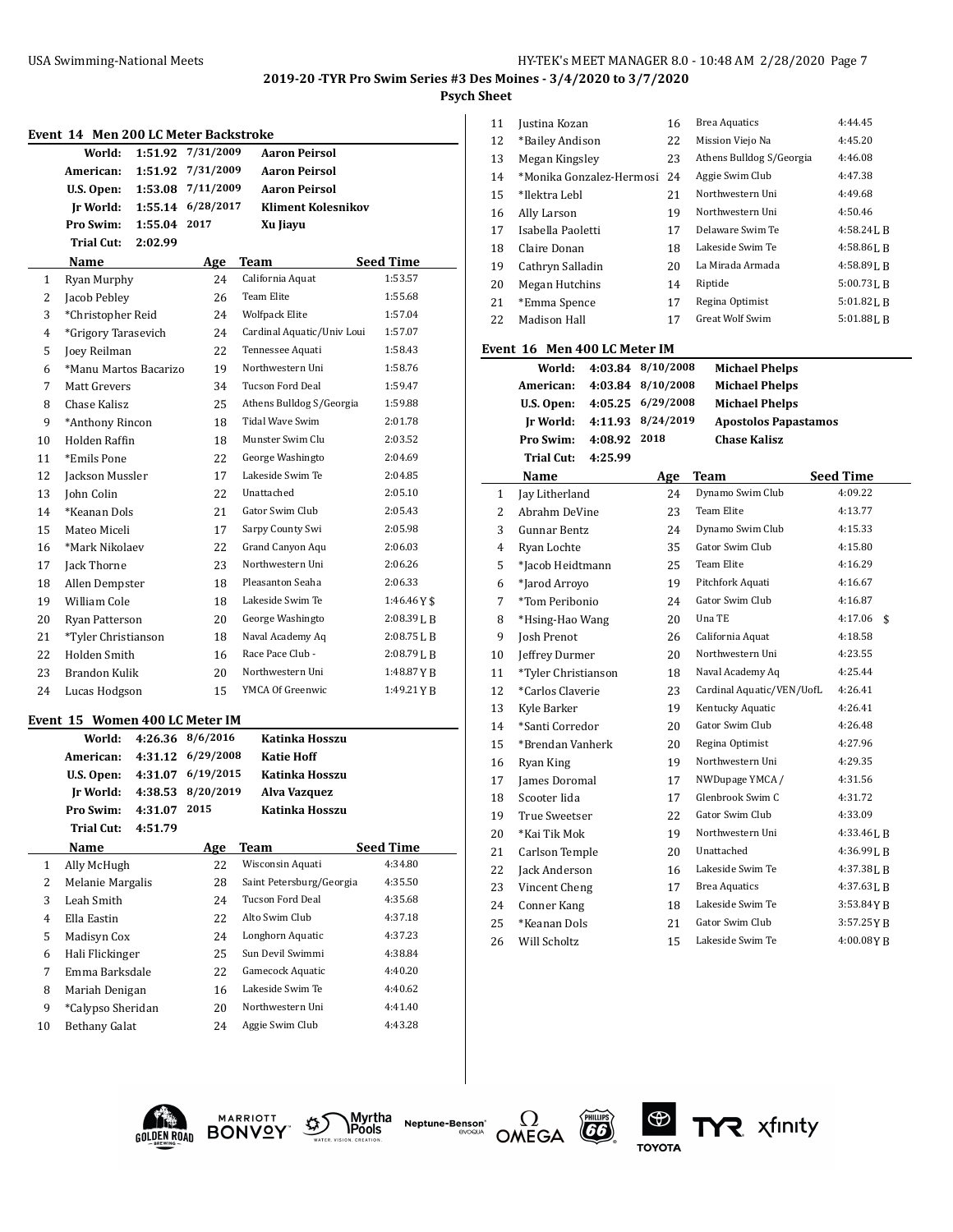**2019-20 -TYR Pro Swim Series #3 Des Moines - 3/4/2020 to 3/7/2020**

**Psych Sheet**

|    | Event 17 Women 100 LC Meter Butterfly |                 |                            |                  |    | Anni     |
|----|---------------------------------------|-----------------|----------------------------|------------------|----|----------|
|    | World:                                | 55.48 8/7/2016  | <b>Sarah Sjostrom</b>      |                  |    | Event 18 |
|    | American:                             | 55.98 7/29/2012 | Dana Vollmer               |                  |    |          |
|    | U.S. Open:                            | 56.38 1/15/2016 | <b>Sarah Sjostrom</b>      |                  |    | Ame      |
|    | Jr World:                             | 56.46 8/7/2016  | <b>Penny Oleksiak</b>      |                  |    | U.S.     |
|    | Pro Swim:                             | 56.38 2016      | <b>Sarah Sjostrom</b>      |                  |    | Jr V     |
|    | Trial Cut:<br>1:00.69                 |                 |                            |                  |    | Pro      |
|    | Name                                  | <b>Age</b>      | Team                       | <b>Seed Time</b> |    | Tri      |
| 1  | Kelsi Dahlia                          | 25              | Cardinal Aquatic/Univ Loui | 56.44            |    | Nai      |
| 2  | Katie McLaughlin                      | 22              | California Aquat           | 57.23            | 1  | Cael     |
| 3  | Amanda Kendall                        | 29              | Mission Viejo Na           | 57.51            | 2  | Jack     |
| 4  | Kendyl Stewart                        | 25              | Team Elite                 | 57.51            | 3  | And      |
| 5  | Beryl Gastaldello                     | 25              | Unattached                 | 57.69            | 4  | $*$ Ma   |
| 6  | Aly Tetzloff                          | 22              | Unattached                 | 57.70            | 5  | Jack     |
| 7  | Mallory Comerford                     | 22              | Cardinal Aquatic/Univ Loui | 57.95            | 6  | $*V$ in  |
| 8  | *Farida Osman                         | 25              | Pinnacle Racing            | 58.32            | 7  | *Lui     |
| 9  | Regan Smith                           | 18              | Riptide                    | 58.38            | 8  | Mich     |
| 10 | Hali Flickinger                       | 25              | Sun Devil Swimmi           | 58.44            | 9  | Tom      |
| 11 | Natalie Hinds                         | 26              | Athens Bulldog S           | 58.67            | 10 | *Rya     |
| 12 | Linnea Mack                           | 24              | Una OAQ                    | 58.87            | 11 | John     |
| 13 | *Miriam Guevara                       | 19              | Northwestern Uni           | 59.31            | 12 | Zach     |
| 14 | Leah Gingrich                         | 30              | Columbus Aquatic           | 59.35            | 13 | Giles    |
| 15 | Megan Kingsley                        | 23              | Athens Bulldog S/Georgia   | 59.47            | 14 | Ryar     |
| 16 | Justina Kozan                         | 16              | <b>Brea Aquatics</b>       | 59.50            | 15 | Ryar     |
| 17 | Gabi Albiero                          | 18              | Cardinal Aquatic           | 59.74            | 16 | *Um      |
| 18 | *Remedy Rule                          | 23              | Longhorn Aquatic           | 59.91            | 17 | Bryc     |
| 19 | *Kin Lok Chan                         | 25              | Una PRVT/HK                | 59.94            | 18 | *Dar     |
| 20 | Madeline Banic                        | 22              | Tennessee Aquati           | 59.95            | 19 | *Edc     |
| 21 | *Krystal Lara                         | 21              | Northwestern Uni           | 1:00.48          | 20 | *Ano     |
| 22 | *Athena Meneses Kovacs                | 15              | <b>Desert Dragons</b>      | 1:00.55          | 21 | Kyle     |
| 23 | *Fanny Teijonsalo                     | 24              | Sun Devil Swimmi           | 1:00.58          | 22 | Josh     |
| 24 | Ella Welch                            | 16              | Cardinal Aquatic           | 1:00.71          | 23 | Nath     |
| 25 | Simone Manuel                         | 23              | Alto Swim Club             | 1:00.81          | 24 | Chas     |
| 26 | *Mckenna Debever                      | 23              | Aggie Swim Club            | 1:00.81          | 25 | Grar     |
| 27 | *Klaudia Nazieblo                     | 26              | Una PRVT                   | 1:00.84          | 26 | *Pau     |
| 28 | Scarlet Martin                        | 15              | Eastern Iowa Swi           | 1:00.97          | 27 | *San     |
| 29 | Emily Lenihan                         | 17              | Lakeside Swim Te           | 1:01.00          | 28 | Bow      |
| 30 | *Tara Vovk                            | 20              | Northwestern Uni           | 1:01.02          | 29 | *Sky     |
| 31 | Jasmine Hellmer                       | 20              | Northwestern Uni           | 1:01.03          | 30 | Ian I    |
| 32 | Asia Kozan                            | 14              | <b>Brea Aquatics</b>       | 1:01.21          | 31 | Vinc     |
| 33 | Allison Schmitt                       | 29              | Sun Devil Swimmi           | 1:01.22          | 32 | Ezra     |
| 34 | Lia Neal                              | 25              | Team Elite                 | 1:01.33          | 33 | Grar     |
| 35 | Abigail Kapeller                      | 16              | Riptide                    | 1:01.57          | 34 | Will     |
| 36 | Zoe Skirboll                          | 15              | Racer X Aquatics           | 1:01.69          | 35 | Hold     |
| 37 | *Roza Erdemli                         | 19              | Northwestern Uni           | 1:01.73          | 36 | $*$ Tor  |
| 38 | *Maria Jose Mata Cocco                | 25              | Club Libanes               | 1:02.03          | 37 | Kees     |
| 39 | Kathryn Lundh                         | 17              | Team Elite San D           | 1:02.07          | 38 | Luke     |
| 40 | Emma Gleason                          | 18              | Una GSC                    | 1:02.18          | 39 | Will     |
| 41 | <b>Berit Quass</b>                    | 17              | Greater Des Moin           | 1:02.23          | 40 | Chig     |
| 42 | Katie Morris                          | 16              | NWDupage YMCA /            | 1:02.95 L B      | 41 | Tavi     |
| 43 | Madeline Meredith                     | 15              | Lakeside Swim Te           | 55.41 Y B        | 42 | Giov     |
|    |                                       |                 |                            |                  |    |          |

| Event 18 Men 100 LC Meter Butterfly<br>7/26/2019<br><b>Caeleb Dressel</b><br>World:<br>49.50<br>American:<br>49.50<br>7/26/2019<br><b>Caeleb Dressel</b> |                 |
|----------------------------------------------------------------------------------------------------------------------------------------------------------|-----------------|
|                                                                                                                                                          |                 |
|                                                                                                                                                          |                 |
|                                                                                                                                                          |                 |
| 50.22 7/9/2009<br>U.S. Open:<br><b>Michael Phelps</b>                                                                                                    |                 |
| 50.62 7/29/2017<br><b>Jr World:</b><br><b>Kristof Milak</b>                                                                                              |                 |
| 2018<br>Pro Swim:<br>51.00<br><b>Jack Conger</b>                                                                                                         |                 |
| <b>Trial Cut:</b><br>54.19                                                                                                                               |                 |
| Name<br>Team<br>Age                                                                                                                                      | Seed Time       |
| Gator Swim Club<br>$\mathbf{1}$<br>Caeleb Dressel<br>23                                                                                                  | 49.50           |
| 2<br>Jack Conger<br>25<br>Cavalier Aquatic                                                                                                               | 51.00           |
| California Aquat<br>3<br>Andrew Seliskar<br>23                                                                                                           | 51.34           |
| Team Elite<br>4<br>*Marius Kusch<br>26                                                                                                                   | 51.35           |
| <b>Jack Saunderson</b><br>22<br>Towson Universit<br>5                                                                                                    | 51.36           |
| *Vini Lanza<br>22<br>Mission Viejo Na<br>6                                                                                                               | 51.42           |
| Guatemala<br>24<br>7<br>*Luis Martinez                                                                                                                   | 51.44           |
| Race Pace Club<br>Michael Andrew<br>20<br>8                                                                                                              | 51.53           |
| 9<br><b>Tom Shields</b><br>28<br>California Aquat                                                                                                        | 51.59           |
| 24<br>Tennessee Aquati<br>10<br>*Ryan Coetzee                                                                                                            | 51.85           |
| New York Athleti<br>11<br>John Shebat<br>23                                                                                                              | 51.95           |
| 22<br>12<br>Zach Harting<br>Cardinal Aquatic/HSA/UofL                                                                                                    | 52.00           |
| Sun Devil Swimmi<br>13<br>28<br>Giles Smith                                                                                                              | 52.01           |
| California Aquat<br>14<br>24<br>Ryan Murphy                                                                                                              | 52.13           |
| New York Athleti<br>15<br>Ryan Held<br>24                                                                                                                | 52.15           |
| Harvard Swimming<br>20<br>16<br>*Umitcan Gures                                                                                                           | 52.53<br>#      |
| Pulling Water, L<br>17<br>Bryce Bohman<br>29                                                                                                             | 52.65           |
| Grand Canyon Aqu<br>18<br>*Daniil Antipov<br>22                                                                                                          | 52.81           |
| Gator Swim Club<br>19<br>*Eddie Wang<br>18                                                                                                               | 52.83           |
| *Andreas Vazaios<br>25<br>20<br><b>Wolfpack Elite</b>                                                                                                    | 52.89           |
| Tennessee Aquati<br>21<br>23<br>Kyle Decoursey                                                                                                           | 53.30           |
| California Aquat<br>22<br>26<br>Josh Prenot                                                                                                              | 53.31           |
| 25<br>Gamecock Aquatic<br>23<br>Nathan Lile                                                                                                              | 53.37           |
| 25<br>Athens Bulldog S/Georgia<br>24<br>Chase Kalisz                                                                                                     | 53.52           |
| Sun Devil Swimmi<br>25<br>21<br><b>Grant House</b>                                                                                                       | 53.89           |
| 26<br>27<br><b>Wolfpack Elite</b><br>*Paul Le                                                                                                            | 53.89<br>\$     |
| Northwestern Uni<br>27<br>19<br>*Sam Dailley                                                                                                             | 54.57           |
| 22<br>Unattached<br>28<br><b>Bowe Becker</b>                                                                                                             | 54.57           |
| 29<br>*Sky Ho<br>22<br>Una PRVT                                                                                                                          | 55.04           |
| Mission Viejo Na<br>30<br>23<br>Ian Finnerty                                                                                                             | 55.08           |
| <b>Brea Aquatics</b><br>31<br>17<br>Vincent Cheng                                                                                                        | 55.56           |
| Northwestern Uni<br>32<br>Ezra Mizgala<br>19                                                                                                             | 55.59           |
| 17<br>Munster Swim Clu<br>33<br>Grant Afman                                                                                                              | 55.72           |
| Lakeside Swim Te<br>34<br>William Cole<br>18                                                                                                             | 55.73<br>\$     |
| 35<br>16<br>Race Pace Club -<br>Holden Smith                                                                                                             | 55.76           |
| Gator Swim Club<br>36<br>*Tom Peribonio<br>24                                                                                                            | 55.89           |
| Northwestern Uni<br>37<br>21<br>Keegan Bundy                                                                                                             | 56.05           |
| Luke Barr<br>Sarpy County Swi<br>38<br>16                                                                                                                | 56.08           |
| Mid Wisconsin Wa<br>39<br>Will Hayon<br>15                                                                                                               | 56.13           |
| Chigbu Ezechukwu<br>Nigeria<br>40<br>37                                                                                                                  | 56.13<br>$\ast$ |
| 41<br><b>Tavis Siebert</b><br>Pitchfork Aquati<br>17                                                                                                     | 56.20           |
| 42<br>Unattached<br>Giovanni Gutierrez<br>21                                                                                                             | 56.20           |





Myrtha<br>Pools **Neptune-Benson**\*<br>evoqua





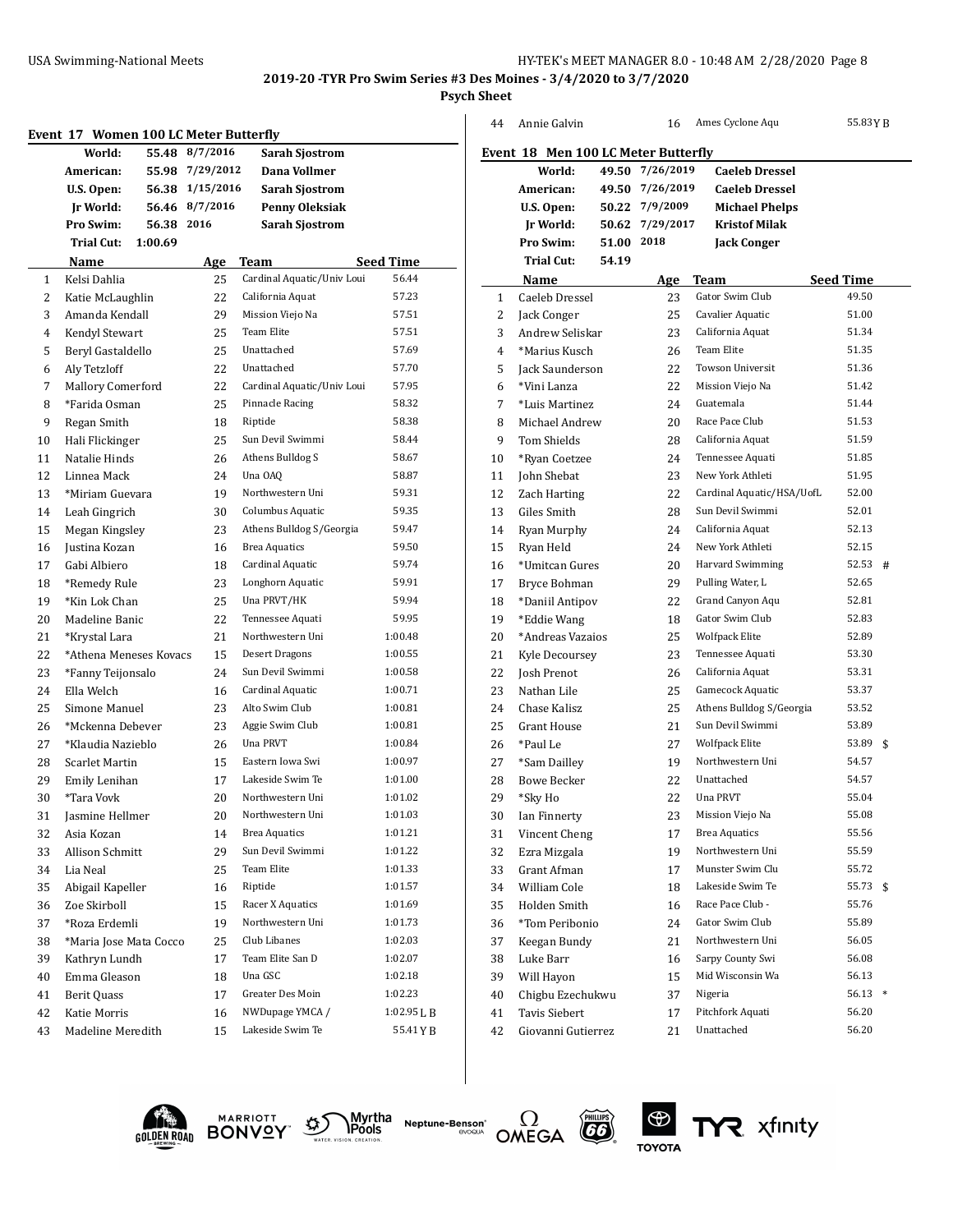#### **2019-20 -TYR Pro Swim Series #3 Des Moines - 3/4/2020 to 3/7/2020 Psych Sheet**

#### **Event 18 ...(Men 100 LC Meter Butterfly)**

|    | Name                 | <b>Age</b> | Team                  | <b>Seed Time</b> |
|----|----------------------|------------|-----------------------|------------------|
| 43 | *Brian Palaschuk     | 22         | Regina Optimist       | 56.22            |
| 44 | Andrew Wilson        | 26         | Athens Bulldog S      | 56.38            |
| 45 | *Yassin Tolba        | 17         | Egypt                 | 56.44            |
| 46 | Brandon Fischer      | 31         | Livermore Aqua C      | 48.07Y           |
| 47 | Mateo Miceli         | 17         | Sarpy County Swi      | 48.12Y           |
| 48 | Samuel Bork          | 16         | Mid Wisconsin Wa      | 48.78Y           |
| 49 | Nick Zito            | 25         | <b>FMC</b> Aquatic    | 48.94Y           |
| 50 | Marcus Hodgson       | 18         | YMCA Of Greenwic      | 56.50 L B        |
| 51 | Alex Brehm           | 17         | Lakeside Swim Te      | 56.55 L B        |
| 52 | Conner Kang          | 18         | Lakeside Swim Te      | 57.03 L B        |
| 53 | *Lorenzo Loria Elias | 24         | <b>Desert Dragons</b> | 57.17 L B        |
| 54 | Andrew Zhang         | 19         | Northwestern Uni      | 49.66 Y R        |

#### **Event 19 Women 800 LC Meter Freestyle**

|    |                        |         | "Chicago bu ricter ricestic |                      |                  |
|----|------------------------|---------|-----------------------------|----------------------|------------------|
|    | World:                 | 8:04.79 | 8/7/2016                    | <b>Katie Ledecky</b> |                  |
|    | American:              | 8:04.79 | 8/7/2016                    | <b>Katie Ledecky</b> |                  |
|    | U.S. Open:             | 8:06.68 | 1/17/2016                   | <b>Katie Ledecky</b> |                  |
|    | Ir World:              | 8:11.00 | 6/22/2014                   | <b>Katie Ledecky</b> |                  |
|    | Pro Swim:              | 8:06.68 | 2016                        | <b>Katie Ledecky</b> |                  |
|    | Trial Cut:             | 8:48.09 |                             |                      |                  |
|    | Name                   |         | Age                         | Team                 | <b>Seed Time</b> |
| 1  | Katie Ledecky          |         | 22                          | Nation's Capital     | 8:07.27          |
| 2  | Leah Smith             |         | 24                          | Tucson Ford Deal     | 8:16.33          |
| 3  | Ally McHugh            |         | 22                          | Wisconsin Aquati     | 8:24.22          |
| 4  | Ashley Twichell        |         | 30                          | <b>TAC Titans</b>    | 8:27.36          |
| 5  | Mariah Denigan         |         | 16                          | Lakeside Swim Te     | 8:28.15          |
| 6  | Hali Flickinger        |         | 25                          | Sun Devil Swimmi     | 8:29.96          |
| 7  | Kaersten Meitz         |         | 24                          | Boilermaker Aqua     | 8:31.52          |
| 8  | *Kristel Kobrich       |         | 34                          | Chile                | 8:34.13          |
| 9  | Katy Campbell          |         | 26                          | Team Santa Monic     | 8:35.74          |
| 10 | Geena Freriks          |         | 23                          | Kentucky Aquatic     | 8:46.43          |
| 11 | <b>Allison Schmitt</b> |         | 29                          | Sun Devil Swimmi     | 8:46.78          |
| 12 | Cathryn Salladin       |         | 20                          | La Mirada Armada     | 8:49.20          |
| 13 | Yulia Grovsman         |         | 18                          | Northwestern Uni     | 8:49.65          |
| 14 | *Maria Jose Mata Cocco |         | 25                          | Club Libanes         | 8:50.37          |
| 15 | Elise Bauer            |         | 17                          | Central Florida      | 8:51.38          |
| 16 | Danielle Nowaski       |         | 19                          | Northwestern Uni     | 8:56.90          |
| 17 | *Maria Alvarez         |         | 30                          | Tennessee Aquati     | 8:58.26          |
| 18 | Aurora Roghair         |         | 16                          | Iowa Flyers Swim     | 8:58.42          |
| 19 | Justina Kozan          |         | 16                          | <b>Brea Aquatics</b> | $9:58.63$ Y B    |
|    |                        |         |                             |                      |                  |

#### **Event 20 Men 800 LC Meter Freestyle**

|                               |              | World: 7:32.12 7/29/2009 | Lin Zhang              |                  |
|-------------------------------|--------------|--------------------------|------------------------|------------------|
| American:                     |              | 7:43.60 7/31/2013        | <b>Michael McBroom</b> |                  |
| U.S. Open:                    |              | 7:44.57 7/29/2018        | <b>Zane Grothe</b>     |                  |
| Ir World: $7:45.67$ 8/28/2013 |              |                          | <b>Mack Horton</b>     |                  |
| <b>Pro Swim:</b>              | 7:49.96 2014 |                          | <b>Michael McBroom</b> |                  |
| Trial Cut:                    | 8:12.99      |                          |                        |                  |
| Name                          |              | Age                      | Team                   | <b>Seed Time</b> |
| Zane Grothe                   |              | 27                       | Boulder City Hen       | 7:43.74          |
|                               |              |                          |                        |                  |

| 2  | Jordan Wilimovsky    | 25 | Team Santa Monic           | 7:45.19        |
|----|----------------------|----|----------------------------|----------------|
| 3  | Nick Norman          | 22 | California Aquat           | 7:54.47        |
| 4  | *Marwan El Kamash    | 26 | Indiana Swim Clu           | 7:55.75        |
| 5  | <b>True Sweetser</b> | 22 | Gator Swim Club            | 7:56.08        |
| 6  | *Akaram Mahmoud      | 23 | <b>Wolfpack Elite</b>      | 7:57.13        |
| 7  | Arik Katz            | 18 | Sarasota Tsunami           | 7:57.23        |
| 8  | *Ziyang Zhang        | 19 | Team Santa Monic           | 7:58.57        |
| 9  | *Marcelo Acosta      | 23 | Cardinal Aquatic/Azura/Uof | 7:59.17        |
| 10 | Mitch D'Arrigo       | 24 | Gator Swim Club            | 7:59.61        |
| 11 | Chris Wieser         | 24 | <b>DART Swimming</b>       | 8:01.98        |
| 12 | *Matias Koski        | 25 | Athens Bulldog S/Georgia   | 8:02.43        |
| 13 | Clark Smith          | 24 | Longhorn Aquatic           | 8:07.78        |
| 14 | Gordon Mason         | 20 | Team Santa Monic           | 8:09.31        |
| 15 | Sam Rice             | 23 | Tennessee Aquati           | 8:11.81        |
| 16 | *Michal McGillivray  | 17 | Regina Optimist            | 8:12.51        |
| 17 | Michael Wheeler      | 20 | Unattached                 | 8:13.47        |
| 18 | Dylan Moffatt        | 17 | Linn-Mar Swim Te           | 8:13.52        |
| 19 | *Santi Corredor      | 20 | Gator Swim Club            | 8:13.79        |
| 20 | Kevin Jackson        | 25 | King Aquatic Clu           | 8:14.78        |
| 21 | Ryan King            | 19 | Northwestern Uni           | 8:16.34        |
| 22 | Chris Nagy           | 17 | Team Elite San D           | 8:20.06        |
| 23 | Nick Andres          | 17 | NWDupage YMCA /            | $8:26.89$ J, B |
| 24 | Joshua Miller        | 18 | <b>FAST Swim Team</b>      | $8:31.57$ J, B |
| 25 | Matthew Chai         | 16 | <b>FAST Swim Team</b>      | 9:15.00YB      |
|    |                      |    |                            |                |

## **Event 21 Women 100 LC Meter Backstroke**

|              | World:            | 57.57   | 7/28/2019 | <b>Regan Smith</b>       |                  |
|--------------|-------------------|---------|-----------|--------------------------|------------------|
|              | American:         | 57.57   | 7/28/2019 | <b>Regan Smith</b>       |                  |
|              | U.S. Open:        | 58.00   | 7/28/2018 | <b>Kathleen Baker</b>    |                  |
|              | Ir World:         | 57.57   | 7/28/2019 | <b>Regan Smith</b>       |                  |
|              | Pro Swim:         | 58.26   | 1/18/2020 | <b>Regan Smith</b>       |                  |
|              | <b>Trial Cut:</b> | 1:02.69 |           |                          |                  |
|              | Name              |         | Age       | <b>Team</b>              | <b>Seed Time</b> |
| $\mathbf{1}$ | Regan Smith       |         | 18        | Riptide                  | 57.57            |
| 2            | Kathleen Baker    |         | 23        | Team Elite/NYAC          | 58.00            |
| 3            | Olivia Smoliga    |         | 25        | Athens Bulldog S/Georgia | 58.73            |
| 4            | Lisa Bratton      |         | 23        | Aggie Swim Club          | 59.76            |
| 5            | Ali DeLoof        |         | 25        | Team Elite/NYAC          | 59.79            |
| 6            | Beryl Gastaldello |         | 25        | Unattached               | 1:00.07          |
| 7            | Catie DeLoof      |         | 23        | Team Elite/NYAC          | 1:00.70          |
| 8            | Annabel Crush     |         | 17        | Lakeside Swim Te         | 1:00.74          |
| 9            | Simone Manuel     |         | 23        | Alto Swim Club           | 1:01.11          |
| 10           | Kendyl Stewart    |         | 25        | <b>Team Elite</b>        | 1:01.19          |
| 11           | Janelle Rudolph   |         | 17        | King Aquatic Clu         | 1:01.34          |
| 12           | *Krystal Lara     |         | 21        | Northwestern Uni         | 1:01.39          |
| 13           | Abigail Kapeller  |         | 16        | Riptide                  | 1:01.68          |
| 14           | *Klaudia Nazieblo |         | 26        | Una PRVT                 | 1:01.87          |
| 15           | Linnea Mack       |         | 24        | Una OAQ                  | 1:02.06          |
| 16           | Ella Eastin       |         | 22        | Alto Swim Club           | 1:02.35          |
| 17           | Aly Tetzloff      |         | 22        | Unattached               | 1:02.54          |
| 18           | Parker Herren     |         | 20        | Kentucky Aquatic         | 1:02.69          |
| 19           | Emily Lenihan     |         | 17        | Lakeside Swim Te         | 1:02.71          |
|              |                   |         |           |                          |                  |





Myrtha<br>**\P**ools **Neptune-Benson**\*



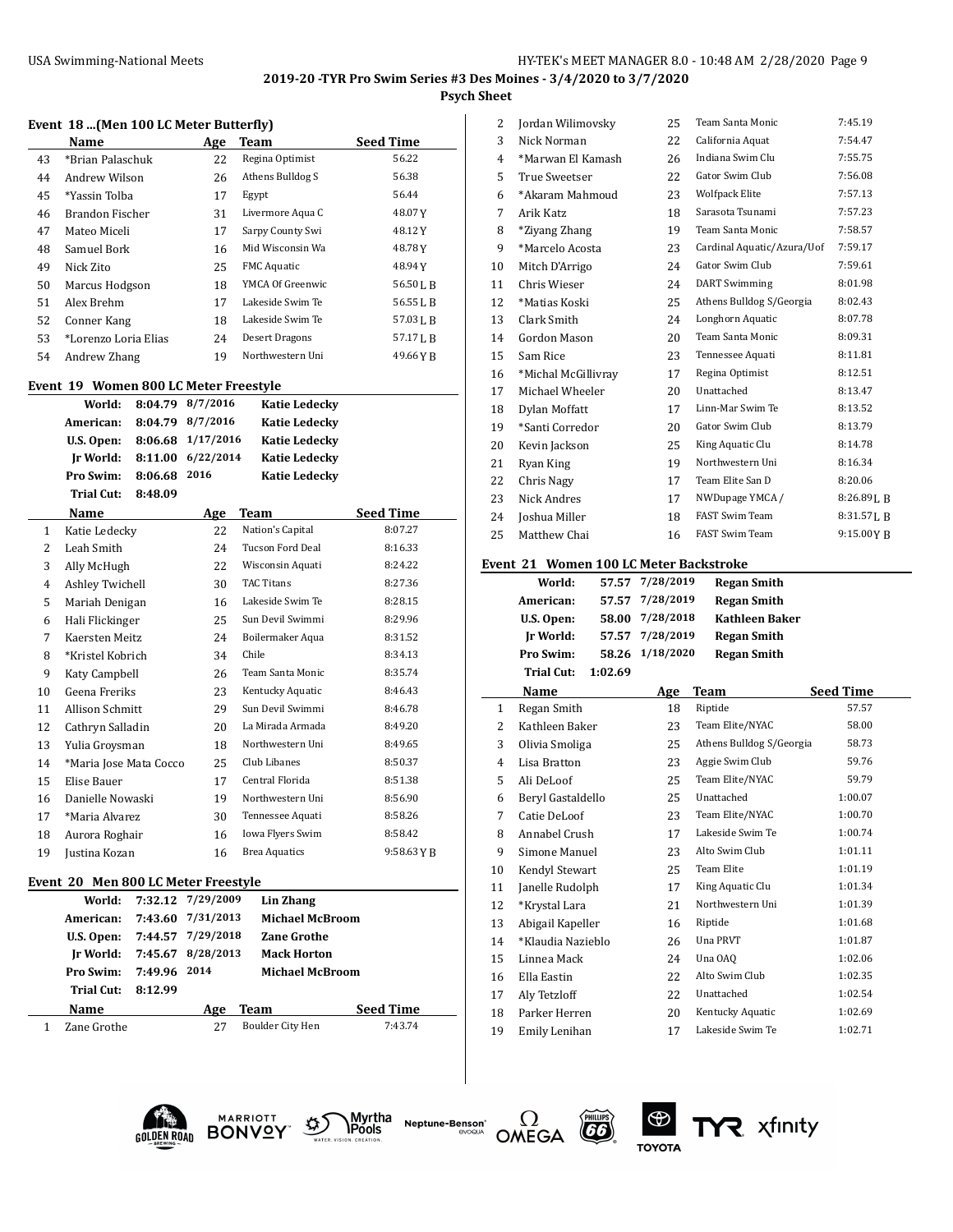## **Psych Sheet**

## **Event 21 ...(Women 100 LC Meter Backstroke)**

|    | Name                   | Age | Team                     | <b>Seed Time</b> |
|----|------------------------|-----|--------------------------|------------------|
| 20 | *Athena Meneses Kovacs | 15  | Desert Dragons           | 1:03.05          |
| 21 | *Bella Hindley         | 23  | Tennessee Aquati         | 1:03.06          |
| 22 | *Yulduz Kuchkarova     | 26  | Clovis Swim Club         | 1:03.21          |
| 23 | Mari Kraus             | 20  | Una GAME                 | 1:03.43          |
| 24 | Makayla Poloni         | 17  | <b>Brea Aquatics</b>     | 1:03.82          |
| 25 | Krista Wheeler         | 17  | Cardinal Aquatic         | 1:03.86          |
| 26 | Madeline Meredith      | 15  | Lakeside Swim Te         | 1:03.94          |
| 27 | Megan Kingsley         | 23  | Athens Bulldog S/Georgia | 1:04.01          |
| 28 | Emma Lepisova          | 19  | Northwestern Uni         | 1:04.09          |
| 29 | Olivia Huffman         | 21  | Kentucky Aquatic         | 1:04.10          |
| 30 | Grace Frericks         | 16  | <b>Black Hawk Area</b>   | 1:04.21          |
| 31 | Malia Francis          | 16  | Mid Wisconsin Wa         | 1:04.26          |
| 32 | Annie Galvin           | 16  | Ames Cyclone Aqu         | 1:04.29          |
| 33 | *Andi Murez            | 28  | Team Elite               | 1:04.34<br>\$    |
| 34 | Pyper Doo              | 17  | North Suburban A         | 1:04.35          |
| 35 | Nicole Aarts           | 21  | Northwestern Uni         | 53.65Y           |
| 36 | *Miriam Guevara        | 19  | Northwestern Uni         | 53.65Y           |
| 37 | Sydney Davids          | 16  | Riptide                  | 54.19Y           |
| 38 | Mackenzie Lanning      | 15  | Lakeside Swim Te         | $1:04.47$ J, B   |
| 39 | Michelle Kaner         | 15  | Glenbrook Swim C         | $1:04.58$ J, B   |
| 40 | Megan Hutchins         | 14  | Riptide                  | $1:05.27$ J, B   |
| 41 | Berit Quass            | 17  | Greater Des Moin         | 55.37YB          |
| 42 | Sydney Debaecke        | 15  | Delaware Swim Te         | 56.43 Y B        |

#### **Event 22 Men 100 LC Meter Backstroke**

|    | World:                | 51.85 | 8/13/2016 | <b>Ryan Murphy</b>         |                  |
|----|-----------------------|-------|-----------|----------------------------|------------------|
|    | American:             | 51.85 | 8/13/2016 | <b>Ryan Murphy</b>         |                  |
|    | U.S. Open:            | 51.94 | 7/8/2009  | <b>Aaron Peirsol</b>       |                  |
|    | Ir World:             | 52.51 | 8/6/2018  | <b>Kliment Kolesnikov</b>  |                  |
|    | Pro Swim:             | 52.40 | 2016      | <b>David Plummer</b>       |                  |
|    | <b>Trial Cut:</b>     | 56.59 |           |                            |                  |
|    | Name                  |       | Age       | Team                       | <b>Seed Time</b> |
| 1  | Ryan Murphy           |       | 24        | California Aquat           | 51.94            |
| 2  | Matt Grevers          |       | 34        | <b>Tucson Ford Deal</b>    | 52.55            |
| 3  | *Grigory Tarasevich   |       | 24        | Cardinal Aquatic/Univ Loui | 53.22            |
| 4  | Jacob Pebley          |       | 26        | <b>Team Elite</b>          | 53.40            |
| 5  | *Mark Nikolaev        |       | 22        | Grand Canyon Aqu           | 53.68            |
| 6  | *Christopher Reid     |       | 24        | Wolfpack Elite             | 53.92            |
| 7  | Dean Farris           |       | 22        | Harvard Swimming/TXLA      | 53.93            |
| 8  | Joey Reilman          |       | 22        | Tennessee Aquati           | 54.68            |
| 9  | Ryan Lochte           |       | 35        | Gator Swim Club            | 54.75            |
| 10 | Bryce Bohman          |       | 29        | Pulling Water, L           | 55.06            |
| 11 | *Manu Martos Bacarizo |       | 19        | Northwestern Uni           | 55.08            |
| 12 | *Keanan Dols          |       | 21        | Gator Swim Club            | 55.78            |
| 13 | *Anthony Rincon       |       | 18        | Tidal Wave Swim            | 56.43            |
| 14 | John Colin            |       | 22        | Unattached                 | 56.47            |
| 15 | Luke Barr             |       | 16        | Sarpy County Swi           | 56.53            |
| 16 | Tom Shields           |       | 28        | California Aquat           | 56.54            |
| 17 | <b>Brett Pinfold</b>  |       | 24        | Aggie Swim Club            | 56.79            |
| 18 | Allen Dempster        |       | 18        | Pleasanton Seaha           | 56.89            |

| 19 | William Cole        | 18 | Lakeside Swim Te   | 57.01<br>\$          |
|----|---------------------|----|--------------------|----------------------|
| 20 | Jeff Newkirk        | 23 | Longhorn Aquatic   | 57.22                |
| 21 | Abrahm DeVine       | 23 | Team Elite         | 57.39                |
| 22 | Andrew Zhang        | 19 | Northwestern Uni   | 57.60                |
| 23 | Mateo Miceli        | 17 | Sarpy County Swi   | 57.63                |
| 24 | Ryan Patterson      | 20 | George Washingto   | 58.09                |
| 25 | Jack Thorne         | 23 | Northwestern Uni   | 58.71                |
| 26 | Caeleb Dressel      | 23 | Gator Swim Club    | 58.71                |
| 27 | Lucas Hodgson       | 15 | YMCA Of Greenwic   | 58.73                |
| 28 | Holden Smith        | 16 | Race Pace Club -   | 58.78                |
| 29 | Brandon Kulik       | 20 | Northwestern Uni   | 49.55Y               |
| 30 | *Tyler Christianson | 18 | Naval Academy Aq   | 59.07LB              |
| 31 | Jackson Mussler     | 17 | Lakeside Swim Te   | 59.12 <sub>L</sub> B |
| 32 | Nick Zito           | 25 | <b>FMC</b> Aquatic | 50.11YB              |
| 33 | Will Hayon          | 15 | Mid Wisconsin Wa   | 50.51YB              |
| 34 | Samuel Bork         | 16 | Mid Wisconsin Wa   | 50.73YB              |
|    |                     |    |                    |                      |

## **Event 23 Women 200 LC Meter Breaststroke**

|                | World:                 | 2:19.11 | 8/1/2013  | <b>Rikke Moeller Pedersen</b> |                  |
|----------------|------------------------|---------|-----------|-------------------------------|------------------|
|                | American:              | 2:19.59 | 8/2/2012  | Rebecca Soni                  |                  |
|                | U.S. Open:             | 2:20.38 | 7/7/2009  | Rebecca Soni                  |                  |
|                | Ir World:              | 2:19.64 | 8/30/2015 | Viktoria Gunes                |                  |
|                | Pro Swim:              | 2:20.77 | 5/19/2019 | <b>Annie Lazor</b>            |                  |
|                | <b>Trial Cut:</b>      | 2:33.29 |           |                               |                  |
|                | Name                   |         | Age       | Team                          | <b>Seed Time</b> |
| $\mathbf{1}$   | Annie Lazor            |         | 25        | Mission Viejo Na              | 2:20.77          |
| 2              | <b>Lilly King</b>      |         | 23        | Indiana Swim Clu              | 2:21.39          |
| 3              | <b>Bethany Galat</b>   |         | 24        | Aggie Swim Club               | 2:21.84          |
| $\overline{4}$ | *Kierra Smith          |         | 26        | Scarborough                   | 2:23.62          |
| 5              | Madisyn Cox            |         | 24        | Longhorn Aquatic              | 2:23.84          |
| 6              | *Byanca Rodriguez      |         | 25        | <b>Desert Dragons</b>         | 2:25.54          |
| 7              | <b>Molly Hannis</b>    |         | 27        | Tennessee Aquati              | 2:26.21          |
| 8              | *Laura Morley          |         | 23        | Bahamas                       | 2:27.83          |
| 9              | Rachel Bernhardt       |         | 24        | Gamecock Aquatic              | 2:27.99          |
| 10             | Emma Barksdale         |         | 22        | Gamecock Aquatic              | 2:28.36          |
| 11             | Esther Gonzalez Medina |         | 24        | Una AGS                       | 2:28.89          |
| 12             | *Rachel Nicol          |         | 27        | Lethbridge                    | 2:28.98          |
| 13             | *Jamie Yeung           |         | 22        | Club Wolverine/HK             | 2:29.81          |
| 14             | Claire Donan           |         | 18        | Lakeside Swim Te              | 2:30.67          |
| 15             | *Hannah Brunzell       |         | 18        | Northwestern Uni              | 2:30.68          |
| 16             | *Sophie Angus          |         | 20        | Northwestern Uni              | 2:31.36          |
| 17             | *Emma Spence           |         | 17        | Regina Optimist               | 2:31.80          |
| 18             | *Calypso Sheridan      |         | 20        | Northwestern Uni              | 2:33.18          |
| 19             | *Bailey Andison        |         | 22        | Mission Viejo Na              | 2:34.00          |
| 20             | Maggie Papanicholas    |         | 14        | Glenbrook Swim C              | 2:36.48          |
| 21             | Reese Dehen            |         | 17        | <b>Great Wolf Swim</b>        | 2:36.70          |
| 22             | *Tara Vovk             |         | 20        | Northwestern Uni              | 2:37.04          |
| 23             | Emma Hruby             |         | 21        | Northwestern Uni              | 2:37.89          |
| 24             | *Rebecca Kamau         |         | 20        | Northwestern Uni              | 2:14.61Y         |
| 25             | <b>Liz Roberts</b>     |         | 31        | Gamecock Aquatic              | 2:38.51L B       |
| 26             | Mary Martin            |         | 17        | Greater Des Moin              | 2:16.34YB        |
| 27             | Ella Welch             |         | 16        | Cardinal Aquatic              | 2:17.27YB        |





Myrtha<br>**\Pools Neptune-Benson**\*





YR xfinity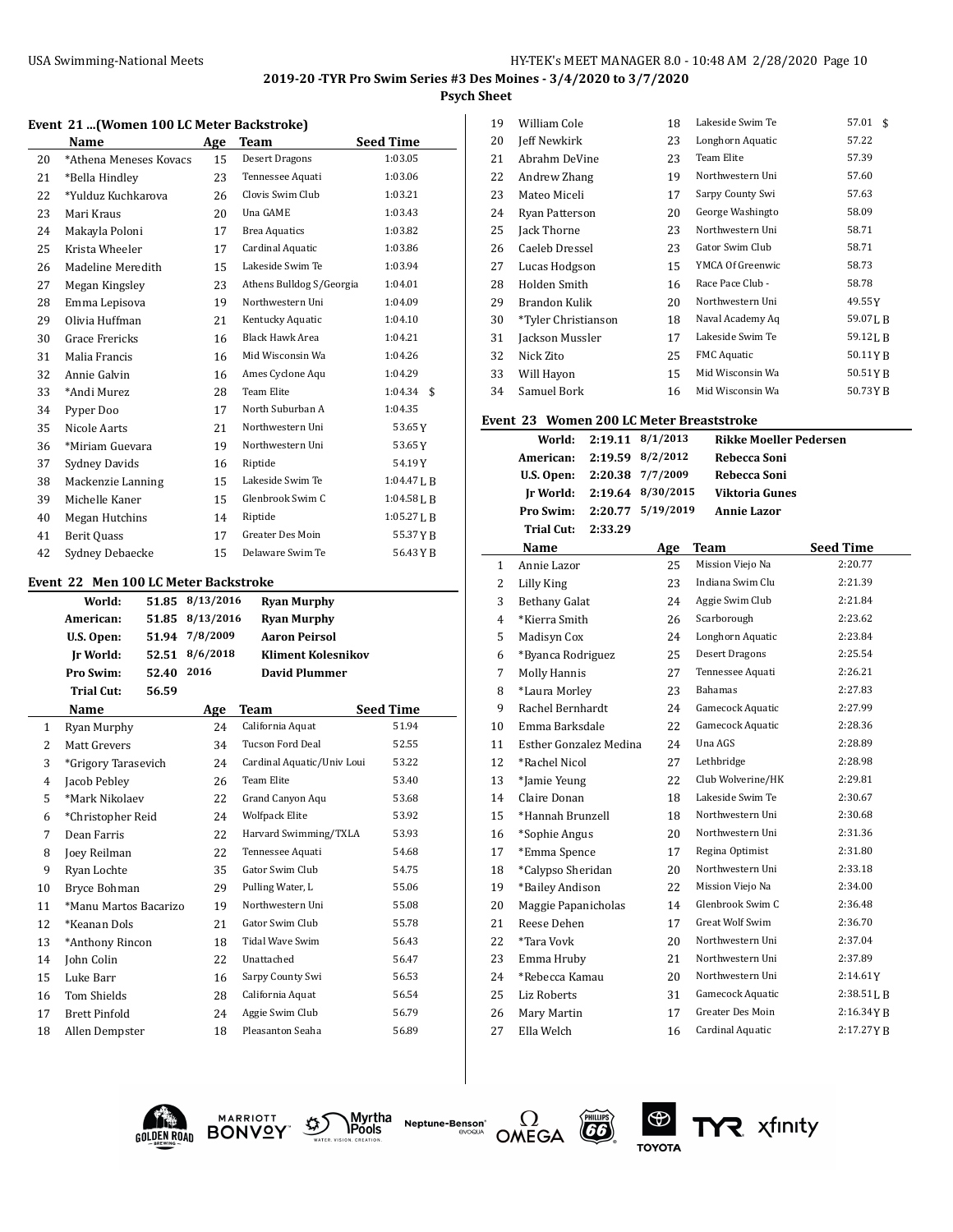**2019-20 -TYR Pro Swim Series #3 Des Moines - 3/4/2020 to 3/7/2020**

**Psych Sheet**

÷,

|              | Event 24 Men 200 LC Meter Breaststroke |         |            |                           |                  |  |  |
|--------------|----------------------------------------|---------|------------|---------------------------|------------------|--|--|
|              | World:                                 | 2:06.12 | 7/26/2019  | <b>Anton Chupkov</b>      |                  |  |  |
|              | American:                              | 2:07.17 | 6/30/2016  | <b>Josh Prenot</b>        |                  |  |  |
|              | U.S. Open:                             | 2:07.17 | 6/30/2016  | <b>Josh Prenot</b>        |                  |  |  |
|              | Jr World:                              | 2:07.35 | 9/1/2017   | <b>Qin Haiyang</b>        |                  |  |  |
|              | <b>Pro Swim:</b>                       | 2:08.95 | 2018       | <b>Andrew Wilson</b>      |                  |  |  |
|              | Trial Cut:                             | 2:17.89 |            |                           |                  |  |  |
|              | Name                                   |         | <u>Age</u> | Team                      | <b>Seed Time</b> |  |  |
| $\mathbf{1}$ | Josh Prenot                            |         | 26         | California Aquat          | 2:07.28          |  |  |
| 2            | Andrew Wilson                          |         | 26         | Athens Bulldog S          | 2:07.77          |  |  |
| 3            | Nic Fink                               |         | 26         | Athens Bulldog S/Georgia  | 2:08.16          |  |  |
| 4            | Cody Miller                            |         | 28         | Sandpipers Of Ne          | 2:08.98          |  |  |
| 5            | Kevin Cordes                           |         | 26         | Athens Bulldog S          | 2:09.58          |  |  |
| 6            | Chase Kalisz                           |         | 25         | Athens Bulldog S/Georgia  | 2:09.90          |  |  |
| 7            | *Anton McKee                           |         | 26         | Pinnacle Racing           | 2:10.32          |  |  |
| 8            | Jonathan Tybur                         |         | 23         | Aggie Swim Club           | 2:10.55          |  |  |
| 9            | *Carlos Claverie                       |         | 23         | Cardinal Aquatic/VEN/UofL | 2:11.71          |  |  |
| 10           | <b>Brandon Fischer</b>                 |         | 31         | Livermore Aqua C          | 2:11.91          |  |  |
| 11           | *Mauro Castillo Luna                   |         | 24         | Aggie Swim Club           | 2:12.13          |  |  |
| 12           | Nick Zito                              |         | 25         | <b>FMC</b> Aquatic        | 2:13.17          |  |  |
| 13           | *Miguel Chavez                         |         | 25         | <b>Team Elite</b>         | 2:13.76          |  |  |
| 14           | Conner McHugh                          |         | 24         | Unattached                | 2:13.81          |  |  |
| 15           | *Jonathan Rutter                       |         | 23         | Una PRVT                  | 2:14.35          |  |  |
| 16           | *Youssef Elkamash                      |         | 24         | Egypt                     | 2:14.83          |  |  |
| 17           | *Tyler Christianson                    |         | 18         | Naval Academy Aq          | 2:15.79          |  |  |
| 18           | *Nils Wich-Glasen                      |         | 25         | Una GAME                  | 2:15.87          |  |  |
| 19           | Ian Finnerty                           |         | 23         | Mission Viejo Na          | 2:16.70          |  |  |
| 20           | Matthew Dunphy                         |         | 22         | Tennessee Aquati          | 2:17.04          |  |  |
| 21           | *Kai Tik Mok                           |         | 19         | Northwestern Uni          | 2:17.18          |  |  |
| 22           | *Jarod Arroyo                          |         | 19         | Pitchfork Aquati          | 2:17.54          |  |  |
| 23           | Ben Cono                               |         | 23         | Gamecock Aquatic          | 2:17.93          |  |  |
| 24           | Scooter Iida                           |         | 17         | Glenbrook Swim C          | 2:17.96          |  |  |
| 25           | Kyle Barker                            |         | 19         | Kentucky Aquatic          | 2:18.33          |  |  |
| 26           | Justin Winnett                         |         | 24         | Indiana Swim Clu          | 2:18.69          |  |  |
| 27           | Alex Brehm                             |         | 17         | Lakeside Swim Te          | 2:18.85          |  |  |
| 28           | Kevin Houseman                         |         | 18         | Northwestern Uni          | 2:19.76          |  |  |
| 29           | Luke Barr                              |         | 16         | Sarpy County Swi          | 2:20.22          |  |  |
| 30           | Carlson Temple                         |         | 20         | Unattached                | 2:20.40          |  |  |
| 31           | *Apollo Hess                           |         | 17         | Lethbridge                | 2:20.86          |  |  |
| 32           | Ben Bauchwitz                          |         | 26         | TAC Titans                | 2:21.34          |  |  |
| 33           | <b>Grant House</b>                     |         | 21         | Sun Devil Swimmi          | 2:21.87          |  |  |
| 34           | *Tom Peribonio                         |         | 24         | Gator Swim Club           | 2:21.99          |  |  |
| 35           | Tommy Lewis                            |         | 18         | YMCA Of Greenwic          | 2:21.99          |  |  |
| 36           | Will Scholtz                           |         | 15         | Lakeside Swim Te          | 2:22.22          |  |  |
| 37           | James Doromal                          |         | 17         | NWDupage YMCA /           | 2:22.33          |  |  |
| 38           | Nathaniel Parsons                      |         | 16         | Una TE                    | 2:23.11          |  |  |
| 39           | Ben Wiegand                            |         | 17         | Sun Prairie Stor          | 2:25.87 L B      |  |  |

|              | Event 25 Women 200 LC Meter IM |         |            |                          |                  |
|--------------|--------------------------------|---------|------------|--------------------------|------------------|
|              | World:                         | 2:06.12 | 8/3/2015   | Katinka Hosszu           |                  |
|              | American:                      | 2:06.15 | 7/27/2009  | Ariana Kukors            |                  |
|              | U.S. Open:                     | 2:08.32 | 7/29/2018  | Kathleen Baker           |                  |
|              | Jr World:                      | 2:09.94 | 6/9/2019   | <b>Kavlee McKeown</b>    |                  |
|              | Pro Swim:                      | 2:08.66 | 2015       | Katinka Hosszu           |                  |
|              | <b>Trial Cut:</b>              | 2:17.39 |            |                          |                  |
|              | Name                           |         | <u>Age</u> | Team                     | <b>Seed Time</b> |
| $\mathbf{1}$ | Melanie Margalis               |         | 28         | Saint Petersburg/Georgia | 2:08.84          |
| 2            | Ella Eastin                    |         | 22         | Alto Swim Club           | 2:09.90          |
| 3            | Madisyn Cox                    |         | 24         | Longhorn Aquatic         | 2:10.00          |
| 4            | *Bailey Andison                |         | 22         | Mission Viejo Na         | 2:11.33          |
| 5            | *Calypso Sheridan              |         | 20         | Northwestern Uni         | 2:11.53          |
| 6            | Justina Kozan                  |         | 16         | <b>Brea Aquatics</b>     | 2:11.55          |
| 7            | Emma Barksdale                 |         | 22         | Gamecock Aquatic         | 2:11.97          |
| 8            | Hali Flickinger                |         | 25         | Sun Devil Swimmi         | 2:12.62          |
| 9            | <b>Bethany Galat</b>           |         | 24         | Aggie Swim Club          | 2:12.64          |
| 10           | Meaghan Raab                   |         | 23         | Nashville Aquati/Georgia | 2:13.33          |
| 11           | Lisa Bratton                   |         | 23         | Aggie Swim Club          | 2:14.07          |
| 12           | Megan Kingsley                 |         | 23         | Athens Bulldog S/Georgia | 2:14.31          |
| 13           | Leah Smith                     |         | 24         | <b>Tucson Ford Deal</b>  | 2:14.34          |
| 14           | *Monika Gonzalez-Hermosi 24    |         |            | Aggie Swim Club          | 2:14.54          |
| 15           | *Mckenna Debever               |         | 23         | Aggie Swim Club          | 2:15.48          |
| 16           | Katie McLaughlin               |         | 22         | California Aquat         | 2:15.57          |
| 17           | *Tara Vovk                     |         | 20         | Northwestern Uni         | 2:16.24          |
| 18           | Ally McHugh                    |         | 22         | Wisconsin Aquati         | 2:16.59          |
| 19           | Ally Larson                    |         | 19         | Northwestern Uni         | 2:17.04          |
| 20           | *Ilektra Lebl                  |         | 21         | Northwestern Uni         | 2:17.41          |
| 21           | *Jamie Yeung                   |         | 22         | Club Wolverine/HK        | 2:17.48          |
| 22           | Claire Donan                   |         | 18         | Lakeside Swim Te         | 2:17.92          |
| 23           | *Laura Morley                  |         | 23         | Bahamas                  | 2:18.54          |
| 24           | Emily Lenihan                  |         | 17         | Lakeside Swim Te         | 2:18.97          |
| 25           | Isabella Paoletti              |         | 17         | Delaware Swim Te         | 2:18.98          |
| 26           | Leah Gingrich                  |         | 30         | Columbus Aquatic         | 2:19.02          |
| 27           | Hannah Foster                  |         | 20         | Una QU                   | 2:19.05          |
| 28           | Zoe Skirboll                   |         | 15         | Racer X Aquatics         | 2:19.15          |
| 29           | Annabel Crush                  |         | 17         | Lakeside Swim Te         | 2:20.16          |
| 30           | Regan Smith                    |         | 18         | Riptide                  | 2:20.18          |
| 31           | Megan Hutchins                 |         | 14         | Riptide                  | 2:21.50LB        |
| 32           | Reese Dehen                    |         | 17         | Great Wolf Swim          | 2:21.87 L B      |
| 33           | Mariah Denigan                 |         | 16         | Lakeside Swim Te         | 2:21.97 L B      |
|              | Event 26 Men 200 LC Meter IM   |         |            |                          |                  |
|              | World:                         | 1:54.00 | 7/28/2011  | <b>Ryan Lochte</b>       |                  |
|              | American:                      | 1:54.00 | 7/28/2011  | <b>Ryan Lochte</b>       |                  |
|              | U.S. Open:                     | 1:54.56 | 7/10/2009  | <b>Ryan Lochte</b>       |                  |
|              | Ir World:                      | 1:57.06 | 7/27/2017  | <b>Qin Haiyang</b>       |                  |

| <b>Pro Swim:</b>   | <b>Michael Phelps</b><br>1:56.32 2012 |     |      |                  |
|--------------------|---------------------------------------|-----|------|------------------|
| Trial Cut: 2:04.09 |                                       |     |      |                  |
|                    |                                       |     |      |                  |
| <b>Name</b>        |                                       | Age | Team | <b>Seed Time</b> |

R xfinity





Myrtha<br>Pools **Neptune-Benson\***<br>evoqua



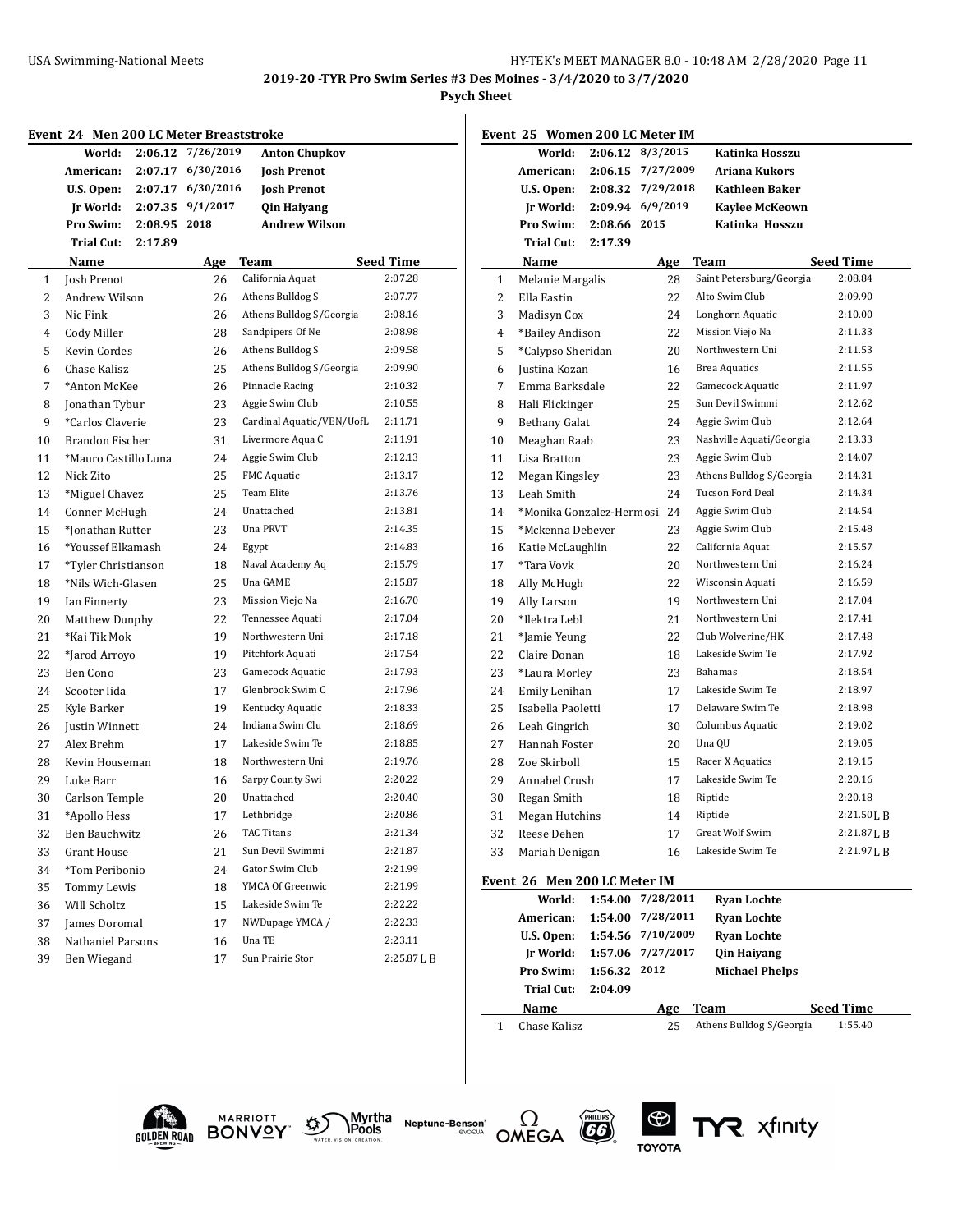**2019-20 -TYR Pro Swim Series #3 Des Moines - 3/4/2020 to 3/7/2020**

#### **Psych Sheet**

## **Event 26 ...(Men 200 LC Meter IM)**

|                | <b>Name</b>          | Age | Team                      | <b>Seed Time</b>  |
|----------------|----------------------|-----|---------------------------|-------------------|
| 2              | Abrahm DeVine        | 23  | <b>Team Elite</b>         | 1:57.41           |
| 3              | Michael Andrew       | 20  | Race Pace Club            | 1:57.49           |
| $\overline{4}$ | Ryan Lochte          | 35  | Gator Swim Club           | 1:57.76           |
| 5              | *Vini Lanza          | 22  | Mission Viejo Na          | 1:58.10           |
| 6              | Gunnar Bentz         | 24  | Dynamo Swim Club          | 1:58.23           |
| 7              | Andrew Seliskar      | 23  | California Aquat          | 1:58.23           |
| 8              | *Andreas Vazaios     | 25  | <b>Wolfpack Elite</b>     | 1:58.27           |
| 9              | Jay Litherland       | 24  | Dynamo Swim Club          | 1:58.97           |
| 10             | John Shebat          | 23  | New York Athleti          | 1:59.24           |
| 11             | Caeleb Dressel       | 23  | Gator Swim Club           | 1:59.97           |
| 12             | <b>Grant House</b>   | 21  | Sun Devil Swimmi          | 2:00.05           |
| 13             | *Tom Peribonio       | 24  | Gator Swim Club           | 2:00.07           |
| 14             | Jacob Pebley         | 26  | <b>Team Elite</b>         | 2:00.14           |
| 15             | *Jacob Heidtmann     | 25  | Team Elite                | 2:01.39           |
| 16             | *Jarod Arroyo        | 19  | Pitchfork Aquati          | 2:01.54           |
| 17             | *Jose Martinez       | 22  | Mexico                    | 2:01.70           |
| 18             | *Hsing-Hao Wang      | 20  | Una TE                    | 2:02.33<br>\$     |
| 19             | *Tyler Christianson  | 18  | Naval Academy Aq          | 2:03.16           |
| 20             | Jonathan Tybur       | 23  | Aggie Swim Club           | 2:03.41           |
| 21             | *Keanan Dols         | 21  | Gator Swim Club           | 2:03.66           |
| 22             | *Brian Palaschuk     | 22  | Regina Optimist           | 2:03.80           |
| 23             | *Paul Le             | 27  | <b>Wolfpack Elite</b>     | 2:04.45<br>\$     |
| 24             | *Santi Corredor      | 20  | Gator Swim Club           | 2:04.73           |
| 25             | Nwogu Tochukwu       | 31  | Nigeria                   | 2:05.02<br>$\ast$ |
| 26             | *Emils Pone          | 22  | George Washingto          | 2:05.34           |
| 27             | Henry Blaul          | 20  | Northwestern Uni          | 2:05.74           |
| 28             | Kyle Barker          | 19  | Kentucky Aquatic          | 2:06.07           |
| 29             | Jeffrey Durmer       | 20  | Northwestern Uni          | 2:06.56           |
| 30             | Luke Barr            | 16  | Sarpy County Swi          | 2:06.63           |
| 31             | *Luis Campos Alpizar | 25  | ANV                       | 2:06.84           |
| 32             | Scooter Iida         | 17  | Glenbrook Swim C          | 2:07.43           |
| 33             | Holden Smith         | 16  | Race Pace Club -          | 2:07.57           |
| 34             | <b>Holden Raffin</b> | 18  | Munster Swim Clu          | 2:07.65           |
| 35             | Conner Kang          | 18  | Lakeside Swim Te          | 2:07.83           |
| 36             | Nick Zito            | 25  | <b>FMC</b> Aquatic        | 2:07.97           |
| 37             | <b>Jack Anderson</b> | 16  | Lakeside Swim Te          | 2:08.05           |
| 38             | Jack Saunderson      | 22  | <b>Towson Universit</b>   | 1:44.97Y          |
| 39             | Vincent Cheng        | 17  | <b>Brea Aquatics</b>      | 1:48.54Y          |
| 40             | Zach Harting         | 22  | Cardinal Aquatic/HSA/UofL | 2:08.33LB         |
| 41             | *Brendan Vanherk     | 20  | Regina Optimist           | 2:08.38LB         |
| 42             | James Doromal        | 17  | NWDupage YMCA /           | $2:08.80$ J, B    |
| 43             | Nathaniel Parsons    | 16  | Una TE                    | 2:09.99 L B       |
| 44             | <b>Tavis Siebert</b> | 17  | Pitchfork Aquati          | 1:50.60YB         |
| 45             | Allen Dempster       | 18  | Pleasanton Seaha          | 1:51.57 Y B       |
| 46             | Samuel Bork          | 16  | Mid Wisconsin Wa          | 1:51.63YB         |
|                |                      |     |                           |                   |

| Event 27 Women 50 LC Meter Freestyle |                        |       |            |                            |                  |
|--------------------------------------|------------------------|-------|------------|----------------------------|------------------|
|                                      | World:                 | 23.67 | 7/29/2017  | <b>Sarah Sjostrom</b>      |                  |
|                                      | American:              | 23.97 | 7/30/2017  | <b>Simone Manuel</b>       |                  |
|                                      | U.S. Open:             | 24.08 | 6/1/2019   | <b>Pernille Blume</b>      |                  |
|                                      | Jr World:              | 24.21 | 4/3/2018   | <b>Rikako Ikee</b>         |                  |
|                                      | <b>Pro Swim:</b>       | 24.17 | 2016       | <b>Sarah Sjostrom</b>      |                  |
|                                      | <b>Trial Cut:</b>      | 25.99 |            |                            |                  |
|                                      | Name                   |       | <u>Age</u> | Team                       | <b>Seed Time</b> |
| 1                                    | Simone Manuel          |       | 23         | Alto Swim Club             | 24.05            |
| 2                                    | Margo Geer             |       | 27         | Mission Viejo Na           | 24.72            |
| 3                                    | *Katarzyna Wasick      |       | 27         | Una TRA                    | 24.73<br>\$      |
| 4                                    | Mallory Comerford      |       | 22         | Cardinal Aquatic/Univ Loui | 24.80            |
| 5                                    | Olivia Smoliga         |       | 25         | Athens Bulldog S/Georgia   | 24.83            |
| 6                                    | *Farida Osman          |       | 25         | Pinnacle Racing            | 24.83            |
| 7                                    | *Siobhan Haughey       |       | 22         | Club Wolverine/HK          | 24.85            |
| 8                                    | Madison Kennedy        |       | 32         | SwimMAC Carolina           | 24.87            |
| 9                                    | Beryl Gastaldello      |       | 25         | Unattached                 | 24.91            |
| 10                                   | Aly Tetzloff           |       | 22         | Unattached                 | 24.97            |
| 11                                   | Kelsi Dahlia           |       | 25         | Cardinal Aquatic/Univ Loui | 24.99            |
| 12                                   | Catie DeLoof           |       | 23         | Team Elite/NYAC            | 24.99            |
| 13                                   | Lia Neal               |       | 25         | Team Elite                 | 25.00            |
| 14                                   | Natalie Hinds          |       | 26         | Athens Bulldog S           | 25.02            |
| 15                                   | Katie McLaughlin       |       | 22         | California Aquat           | 25.19            |
| 16                                   | Amanda Kendall         |       | 29         | Mission Viejo Na           | 25.30            |
| 17                                   | Kendyl Stewart         |       | 25         | Team Elite                 | 25.33            |
| 18                                   | Linnea Mack            |       | 24         | Una OAQ                    | 25.35            |
| 19                                   | *Andi Murez            |       | 28         | Team Elite                 | 25.36<br>\$      |
| 20                                   | Cherelle Thompson      |       | 27         | <b>Eagles Aquatics</b>     | 25.39            |
| 21                                   | Ali DeLoof             |       | 25         | Team Elite/NYAC            | 25.60            |
| 22                                   | *Bella Hindley         |       | 23         | Tennessee Aquati           | 25.66            |
| 23                                   | Janelle Rudolph        |       | 17         | King Aquatic Clu           | 25.72            |
| 24                                   | Jasmine Rumley         |       | 18         | Greater Des Moin           | 25.73            |
| 25                                   | Gabby DeLoof           |       | 23         | Team Elite/NYAC            | 25.84            |
| 26                                   | *Remedy Rule           |       | 23         | Longhorn Aquatic           | 25.89            |
| 27                                   | Gabi Albiero           |       | 18         | Cardinal Aquatic           | 25.91            |
| 28                                   | Madison Hall           |       | 17         | Great Wolf Swim            | 25.93            |
| 29                                   | Zoe Skirboll           |       | 15         | Racer X Aquatics           | 25.94            |
| 30                                   | Madeline Banic         |       | 22         | Tennessee Aquati           | 26.01            |
| 31                                   | *Camille Cheng         |       | 26         | Pinnacle Racing/HK         | 26.02            |
| 32                                   | Pyper Doo              |       | $17\,$     | North Suburban A           | 26.02            |
| 33                                   | Allison Schmitt        |       | 29         | Sun Devil Swimmi           | 26.03            |
| 34                                   | <b>Katie Morris</b>    |       | 16         | NWDupage YMCA /            | 26.10            |
| 35                                   | *Fanny Teijonsalo      |       | 24         | Sun Devil Swimmi           | 26.13            |
| 36                                   | Ella Welch             |       | 16         | Cardinal Aquatic           | 26.15            |
| 37                                   | Annabel Crush          |       | 17         | Lakeside Swim Te           | 26.25            |
| 38                                   | Marly Lough            |       | 16         | <b>Brea Aquatics</b>       | 26.55            |
| 39                                   | *Lauren Hew            |       | 20         | Cayman Islands             | 26.59            |
| 40                                   | Abigail Kapeller       |       | 16         | Riptide                    | 22.60Y           |
| 41                                   | *Athena Meneses Kovacs |       | 15         | <b>Desert Dragons</b>      | 26.61 L B        |
| 42                                   | Grace Frericks         |       | 16         | <b>Black Hawk Area</b>     | 26.80LB          |
| 43                                   | Rachel Bernhardt       |       | 24         | Gamecock Aquatic           | 26.97LB          |
|                                      |                        |       |            |                            |                  |





Myrtha<br>Pools **Neptune-Benson\***<br>evoqua





**TYR** xfinity